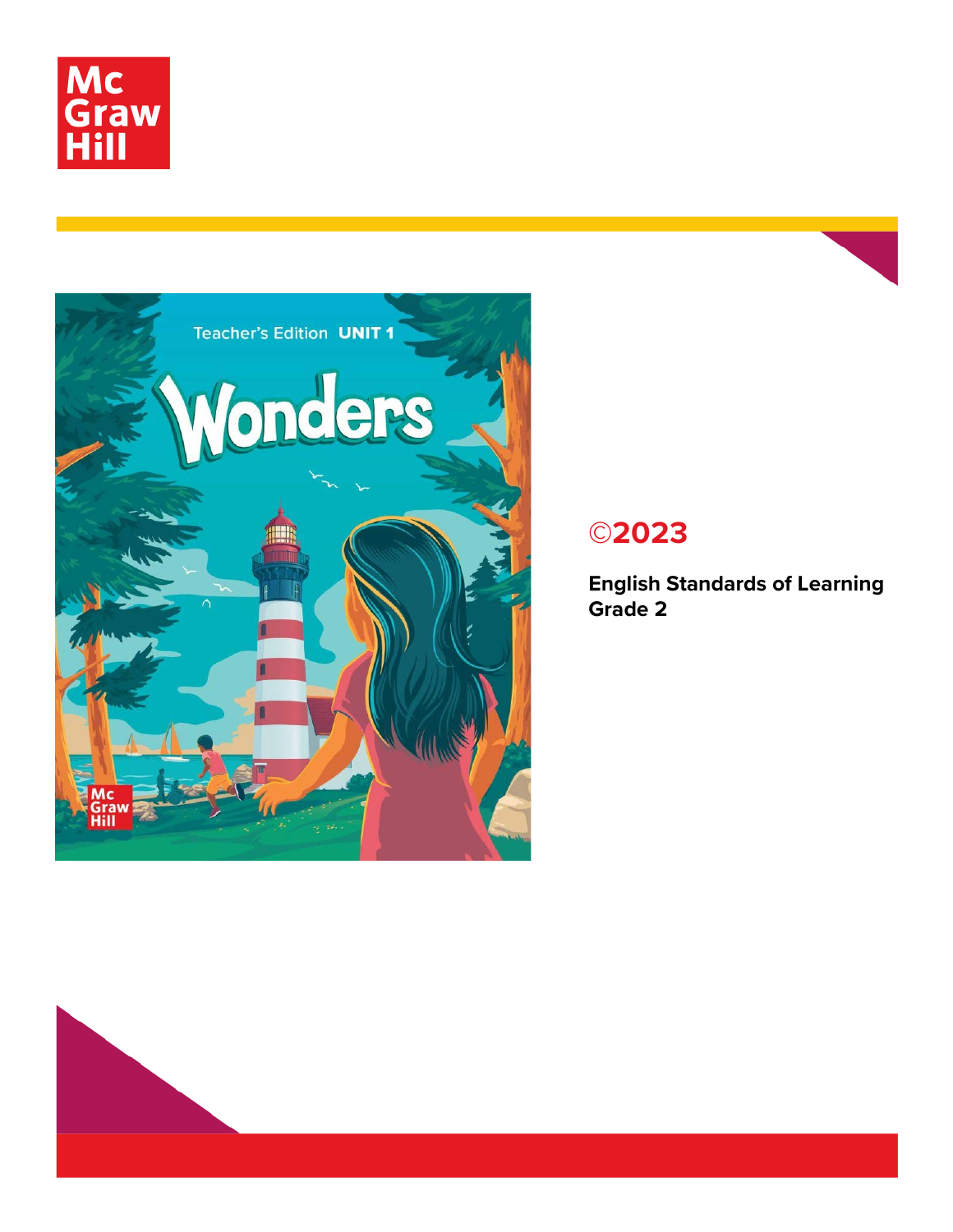## **STANDARDS PAGE REFERENCES**

Developing literacy skills continues to be a priority in the second grade. The student will be immersed in an environment filled with fiction and nonfiction texts, which relate to all content areas and personal interests. The student will expand vocabulary by speaking and listening effectively in classroom discussions, use a combination of strategies when reading, and read familiar selections with fluency, accuracy, and expression. The student will demonstrate comprehension skills by identifying main ideas, making and confirming predictions, questioning, summarizing, and drawing conclusions. Students will begin to make the transition to cursive handwriting. The student will understand writing as a process and will write in a variety of forms. The student will research using available resources to complete a research product.

| <b>Communication and Multimodal Literacies</b>                                                        |                                                                                                                                                                                                                                          |
|-------------------------------------------------------------------------------------------------------|------------------------------------------------------------------------------------------------------------------------------------------------------------------------------------------------------------------------------------------|
| 2.1 The student will use oral communication skills                                                    |                                                                                                                                                                                                                                          |
| a) Listen actively and speak using appropriate<br>discussion rules.                                   | <b>Teacher Edition: Unit 1: T4, T136, T266, T433,</b><br>T435 Unit 2: T4, T132, T266, T433, T435 Unit 3:<br>T4, T136, T268, T435, T437 Unit 4: T4, T138,<br>T262, T429, T431 Unit 5: T130, T427, T429 Unit 6:<br>T4, T258, T427, T429    |
| b) Use oral language for different purposes: to<br>inform, persuade, entertain, clarify, and respond. | Teacher Edition: Unit 1: T7, T259, T403, T119,<br>T419, T434 Unit 2: T419, T434 Unit 3: T271, T436<br>Unit 4: T367, T428, T430 Unit 5: T47, T123, T255,<br>T382-T383, T426-T427, T428-T429 Unit 6: T49,<br>T280, T419                    |
| c) Speak audibly with appropriate voice level,<br>phrasing, and intonation.                           | Teacher Edition: Unit 1: T432, T434 Unit 2: T432,<br>T434 Unit 3: T434, T436 Unit 4: T428, T430 Unit<br>5: T426, T428 Unit 6: T426, T428                                                                                                 |
| d) Share information orally with appropriate facts<br>and relevant details.                           | Teacher Edition: Unit 1: T28, T160, T288, T435<br>Unit 2: T28, T156, T288, T435 Unit 3: T28, T160-<br>T161, T290, T437 Unit 4: T26, T160, T241, T255,<br>T284, T430 Unit 5: T26, T152, T280, T428 Unit 6:<br>T26, T154, T280, T428, T434 |
|                                                                                                       | Reading/Writing Companion: Unit 1: 25, 53, 79<br>Unit 2: 25, 53, 79 Unit 3: 29, 53, 79 Unit 4: 23, 49,<br>75 Unit 5: 26, 49, 75 Unit 6: 23, 49, 75                                                                                       |
| e) Use increasingly complex sentence structures in<br>oral communication.                             | Teacher Edition: Unit 1: T402-T403 Unit 5: T258<br>Practice Book: 69-72                                                                                                                                                                  |
| f) Begin to self-correct errors in language use.                                                      | <b>Teacher Edition: Unit 1: T434 Unit 2: T434 Unit 3:</b><br>T436 Unit 4: T430 Unit 5: T428 Unit 6: T428                                                                                                                                 |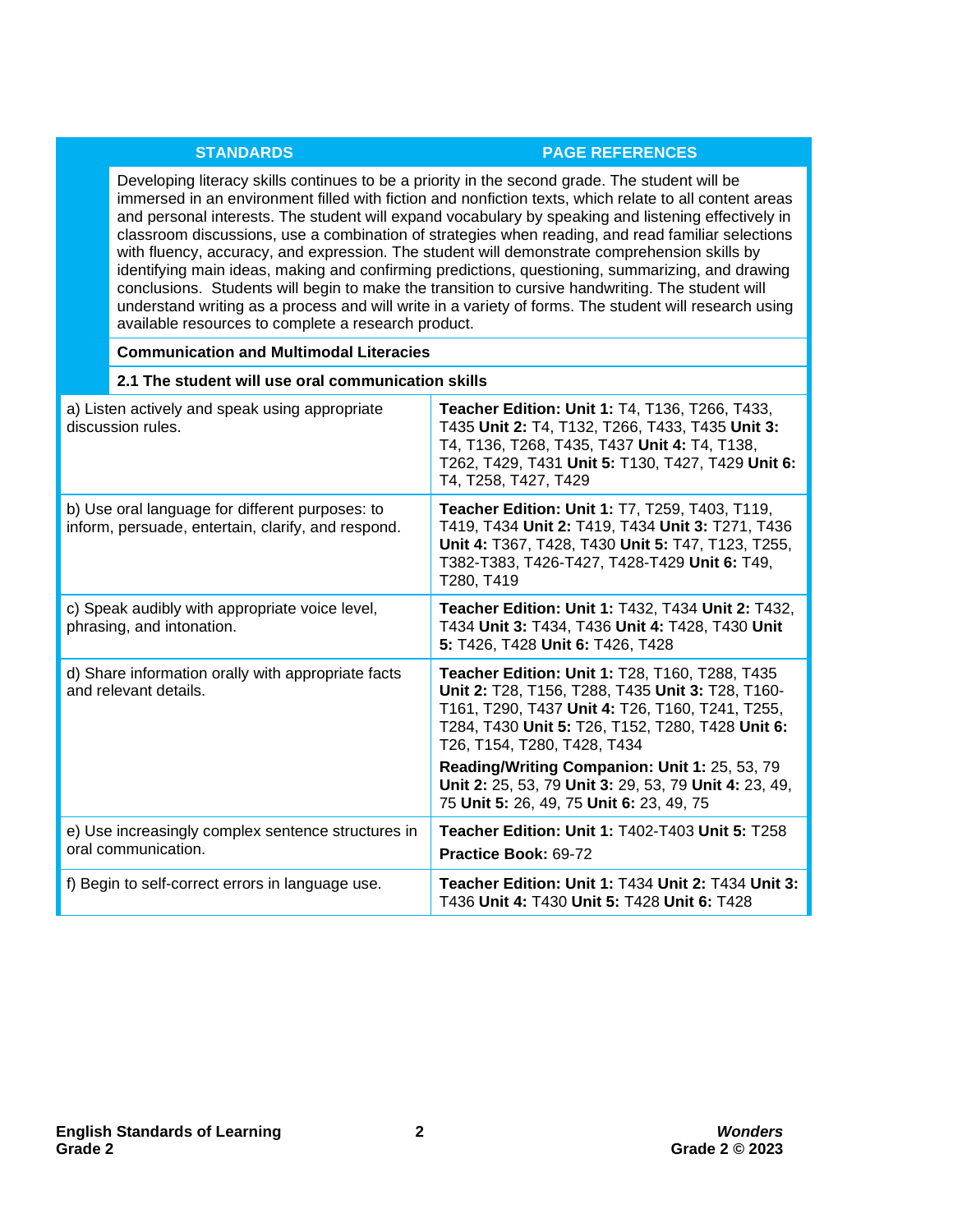| <b>STANDARDS</b>                                                                        | <b>PAGE REFERENCES</b>                                                                                                                                                                                                                                                                                                                                                                                                                                                                                                                                           |
|-----------------------------------------------------------------------------------------|------------------------------------------------------------------------------------------------------------------------------------------------------------------------------------------------------------------------------------------------------------------------------------------------------------------------------------------------------------------------------------------------------------------------------------------------------------------------------------------------------------------------------------------------------------------|
| g) Participate as a contributor and leader in<br>collaborative and partner discussions. | Teacher Edition: Unit 1: T4, T115, T136, T266,<br>T366-T377, T382-T383, T419 Unit 2: T4, T132,<br>T266, T366-T377, T382-T383, T419 Unit 3: T4,<br>T136, T268, T368-T369, T384-T385 Unit 4: T4,<br>T115, T138, T262, T362-T363, T378-T379, T426-<br>T427 Unit 5: T4, T130, T258, T364-T365, T382-<br>T383, T424-T425 Unit 6: T4, T125, T132, T25,<br>T364-T365, T382-T383, T424-T425<br>Reading/Writing Companion: Unit 1: 96, 106 Unit<br>2: 96, 106 Unit 3: 96, 106 Unit 4: 92, 102, 111, 121<br>Unit 5: 97, 109, 125 Unit 6: 99, 113, 129                      |
| h) Ask and answer questions to seek help, get<br>information, or clarify information.   | <b>Teacher Edition: Unit 1: T4, T136, T433, T435</b><br>Unit 2: T266, T433, T435 Unit 3: T345, T437 Unit<br>4: T429, T431 Unit 5: T427, T429 Unit 6: T4, T427,<br>T429                                                                                                                                                                                                                                                                                                                                                                                           |
| i) Retell information shared by others.                                                 | Teacher Edition: Unit 1: T7, T113, T121, T127,<br>T139, T243, T245, T251, T253, T257, T259, T269,<br>T333, T341, T343, T347, T349 Unit 2: T7, T109,<br>T117, T123, T135, T243, T251, T257, T269, T333,<br>T341, T347 Unit 3: T7, T113, T121, T127, T139,<br>T245, T253, T259, T271, T335, T343, T349 Unit 4:<br>T7, T115, T123, T129, T141, T239, T247, T253,<br>T265, T329, T337, T343 Unit 5: T7, T107, T115,<br>T121, T133, T235, T237, T243, T261, T325, T333,<br>T339 Unit 6: T7, T109, T117, T123, T135, T235,<br>T243, T245, T249, T261, T325, T333, T339 |
| j) Restate and follow multi-step directions.                                            | Written directions:<br>Teacher's Edition: Unit 2: T429 Unit 3: T427 Unit<br>5: T423 Unit 6: T423<br>Reading/Writing Companion: Unit 2: 124 Unit 3:<br>T116-T117 Unit 5: 128 Unit 6: 128                                                                                                                                                                                                                                                                                                                                                                          |
| k) Give multi-step directions.                                                          | Students can practice giving directions using the<br>following activities:<br>Teacher's Edition: Unit 2: T429 Unit 3: T427 Unit<br>5: T423 Unit 6: T423<br>Reading/Writing Companion: Unit 2: 124 Unit 3:<br>T116-T117 Unit 5: 128 Unit 6: 128                                                                                                                                                                                                                                                                                                                   |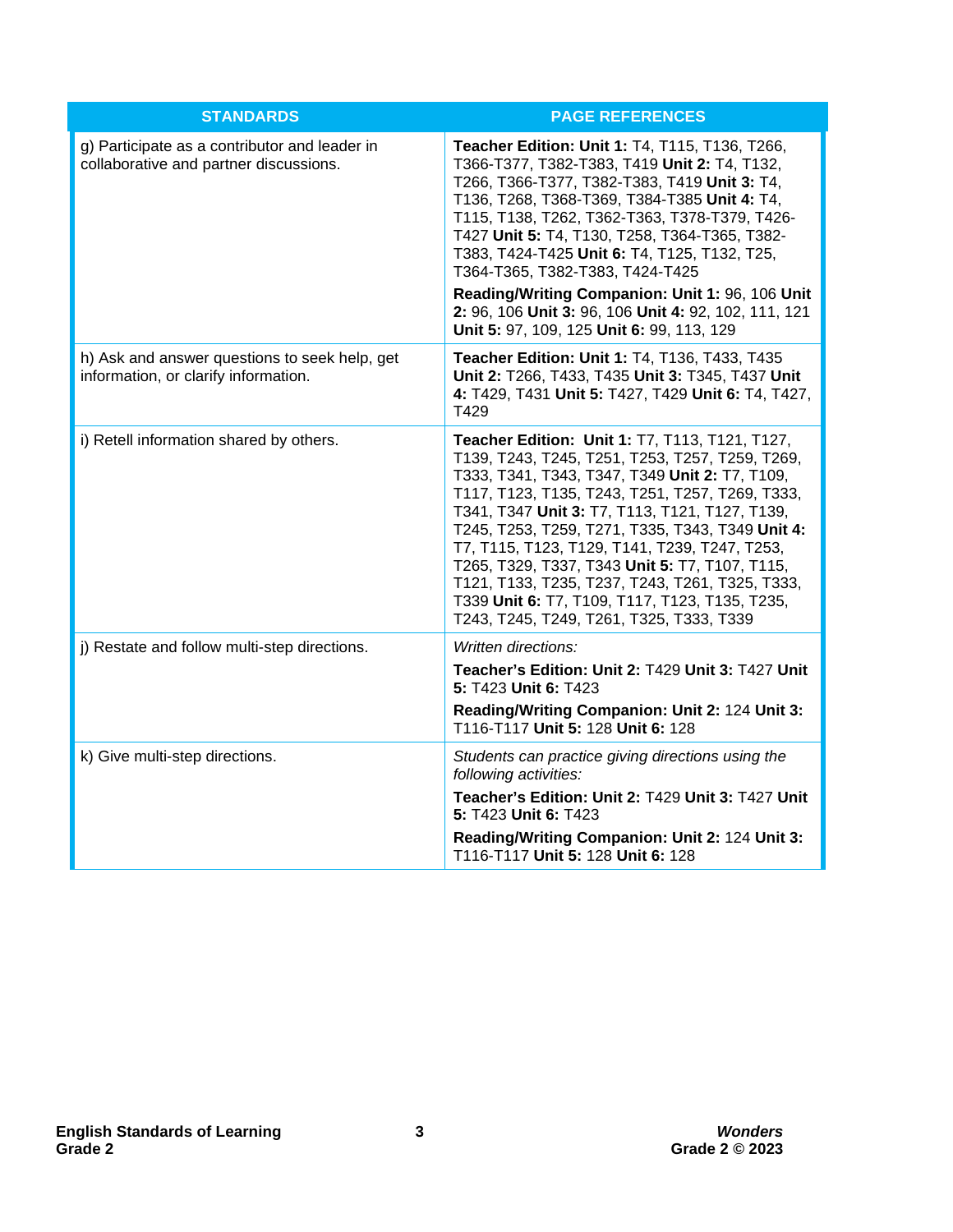| <b>STANDARDS</b>                                                                 | <b>PAGE REFERENCES</b>                                                                                                                                                                                                                                                                                                                                                                                                                                                                                                                                                                                                                                                                                                                                                                             |  |
|----------------------------------------------------------------------------------|----------------------------------------------------------------------------------------------------------------------------------------------------------------------------------------------------------------------------------------------------------------------------------------------------------------------------------------------------------------------------------------------------------------------------------------------------------------------------------------------------------------------------------------------------------------------------------------------------------------------------------------------------------------------------------------------------------------------------------------------------------------------------------------------------|--|
| I) Work respectfully with others and show value for<br>individual contributions. | Teacher's Edition: Unit 1: T4, T28-T29, T136,<br>T160-T161, T288-T289, T419, T434 Unit 2: T4,<br>T28-T29, T132, T156-T157, T266, T288-T289,<br>T419, T430, T431, T434 Unit 3: T4, T28-T29, T136,<br>T160-T161, T268, T290-T291, T421, T436 Unit 4:<br>T4, T26-T27, T138, T160-T161, T262, T284-T285,<br>T415, T426, T428, T430 Unit 5: T26-T27, T130,<br>T152-T153, T280-T281, T428, T430 Unit 6: T4,<br>T26-T27, T154-T155, T258, T280-T281, T413,<br>T428, T430<br>Reading/Writing Companion: Unit 1: 25, 53, 79<br>Unit 2: 25, 53, 79, 125 Unit 3: 25, 53, 79 Unit 4: 23,<br>49, 75 Unit 5: 23, 49, 75 Unit 6: 23, 49, 75                                                                                                                                                                       |  |
| m) Create a simple presentation using multimodal<br>tools.                       | Teacher's Edition: Unit 1: T28-T29, T160-T161,<br>T288-T289, T370-T371, T386-T387, T419, T432-<br>T433, T434-T435 Unit 2: T28-T29, T156-T157,<br>T288-T289, T370-T371, T386-T387, T419, T429<br>Unit 3: T28-T29, T115, T160-T161, T290-T291,<br>T349, T372-T373, T378-T379, T388-T389, T421<br>Unit 4: T26-T27, T160-T161, T253, T284-T285,<br>T343, T366-T367, T382-T383, T415, T425, T428-<br>T429, T430-T431 Unit 5: T26-T27, T152-T153,<br>T280-T281, T426-T427, T428-T429 Unit 6: T26-<br>T27, T154-T155, T280-T281, T413, T426-T427,<br>T428-T429<br>Reading/Writing Companion: Unit 1: 25, 53, 79,<br>98-99, 108-109 Unit 2: 25, 53, 79, 98-99, 108-109,<br>124 Unit 3: 25, 53, 79, 98-99, 103, 108-109 Unit 4:<br>23, 49, 75, 94-95, 104-105, 120 Unit 5: 23, 49, 75<br>Unit 6: 23, 49, 75 |  |
| 2.2 The student will demonstrate an understanding of oral early literacy skills. |                                                                                                                                                                                                                                                                                                                                                                                                                                                                                                                                                                                                                                                                                                                                                                                                    |  |
| a) Create oral stories to share with others.                                     | Teacher Edition: Unit 1: T123, T259 Unit 2: T119,<br>T259 Unit 3: T351 Unit 4: T255 Unit 5: T237,<br>T245, T251, T335 Unit 6: T341                                                                                                                                                                                                                                                                                                                                                                                                                                                                                                                                                                                                                                                                 |  |
| b) Create and participate in oral dramatic activities.                           | Teacher Edition: Unit 1: T7, T253, T259, T269,<br>T403, T420-T421 Unit 2: T119, T259, T420-T421<br>Unit 3: T271, T422-T423 Unit 4: T241, T393, T416-<br>T417 Unit 5: T123, T237, T245, T335, T255, T341,<br>T393, T414-T415 Unit 6: T136-T139, T156-T165,<br>T245, T261, T341, T414-T415, T419<br>Reading/Writing Companion: Unit 6: 120                                                                                                                                                                                                                                                                                                                                                                                                                                                           |  |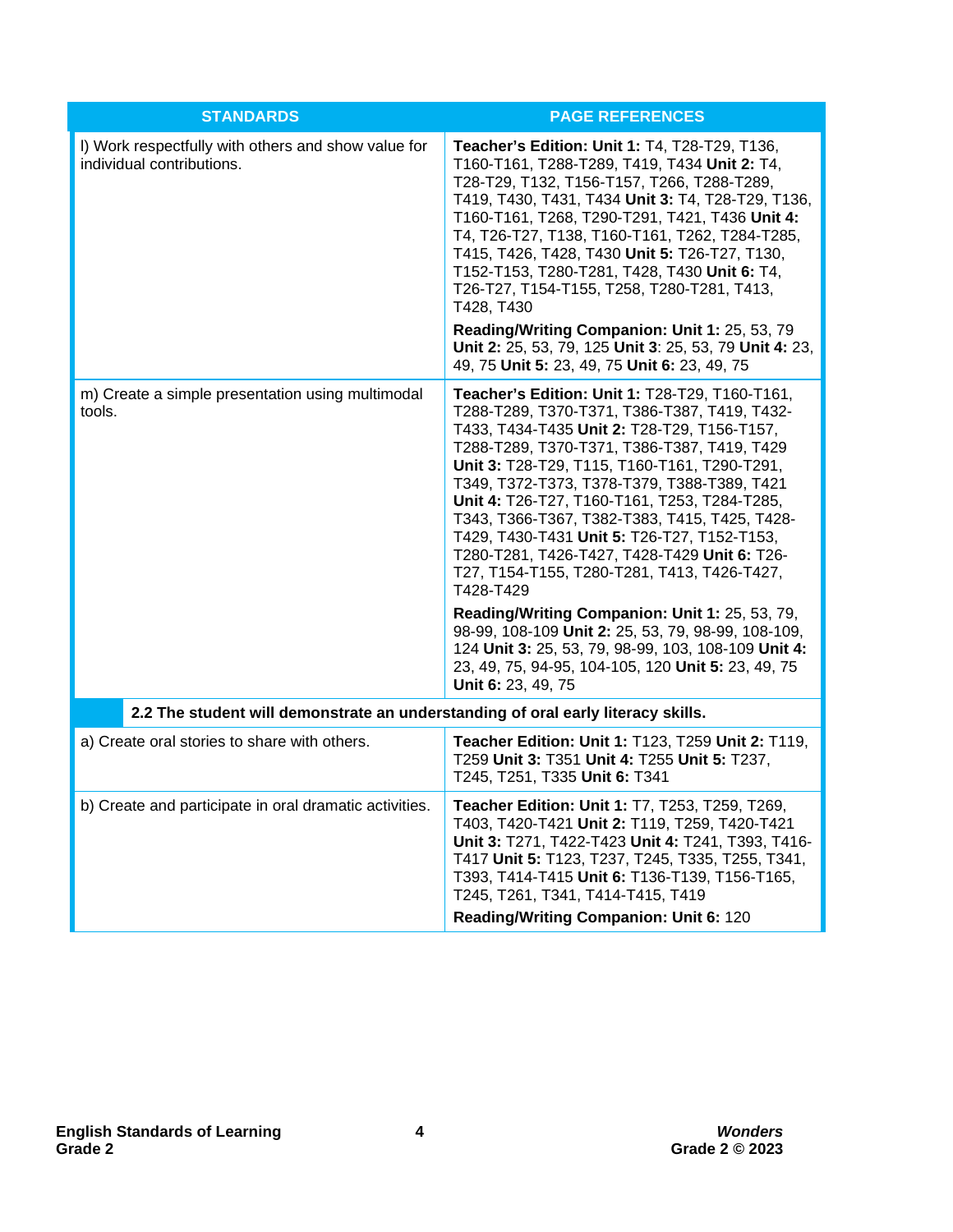| <b>STANDARDS</b>                                                                                      | <b>PAGE REFERENCES</b>                                                                                                                                                                                                                                                                                                                                                                                                                                                                                                                                                                                                                                                                                                                                                                                                                                                                                                                                             |
|-------------------------------------------------------------------------------------------------------|--------------------------------------------------------------------------------------------------------------------------------------------------------------------------------------------------------------------------------------------------------------------------------------------------------------------------------------------------------------------------------------------------------------------------------------------------------------------------------------------------------------------------------------------------------------------------------------------------------------------------------------------------------------------------------------------------------------------------------------------------------------------------------------------------------------------------------------------------------------------------------------------------------------------------------------------------------------------|
| c) Participate in a variety of oral language activities,<br>including choral speaking and recitation. | Teacher's Edition: Unit 1: T4, T28-T29, T136,<br>T160-T161, T266, T288-T289, T370-T371, T386-<br>T387, T419, T432-T433, T434-T435 Unit 2: T4,<br>T28-T29, T132, T156-T157, T266, T288-T289,<br>T370-T371, T386-T387, T419, T429 Unit 3: T4,<br>T28-T29, T115, T136, T160-T161, T268, T290-<br>T291, T349, T372-T373, T378-T379, T388-T389,<br>T421 Unit 4: T4, T26-T27, T138, T160-T161, T253,<br>T262, T284-T285, T343, T366-T367, T382-T383,<br>T415, T425, T428-T429, T430-T431 Unit 5: T4,<br>T26-T27, T130, T152-T153, T258, T280-T281,<br>T426-T427, T428-T429 Unit 6: T4, T26-T27, T132,<br>T154-T155, T258, T280-T281, T413, T426-T427,<br>T428-T429                                                                                                                                                                                                                                                                                                       |
|                                                                                                       | Reading/Writing Companion: Unit 1: 25, 53, 79,<br>98-99, 108-109 Unit 2: 25, 53, 79, 98-99, 108-109,<br>124 Unit 3: 25, 53, 79, 98-99, 103, 108-109 Unit 4:<br>23, 49, 75, 94-95, 104-105, 120 Unit 5: 23, 49, 75<br>Unit 6: 23, 49, 75                                                                                                                                                                                                                                                                                                                                                                                                                                                                                                                                                                                                                                                                                                                            |
| <b>Reading</b>                                                                                        |                                                                                                                                                                                                                                                                                                                                                                                                                                                                                                                                                                                                                                                                                                                                                                                                                                                                                                                                                                    |
| to develop phonemic awareness.                                                                        | 2.3 The student will orally identify, produce, and manipulate various phonemes within words                                                                                                                                                                                                                                                                                                                                                                                                                                                                                                                                                                                                                                                                                                                                                                                                                                                                        |
| a) Count phonemes within one-syllable words.                                                          | Teacher Edition: Unit 1: T54, T64, T77, T90, T92,<br>T98, T104, T106, T193, T198, T226, T302 Unit 2:<br>T194, T195, T198, T220, T226, T316 Unit 3: T70,<br>T77, T82, T96, T105 Unit 4: T92, T194, T312, T32,<br>1 Unit 5: T76, T90, T218, T302 Unit 6: T64<br>Practice Book: 17, 19, 61, 122, 137, 166, 241, 316,<br>362                                                                                                                                                                                                                                                                                                                                                                                                                                                                                                                                                                                                                                           |
| b) Blend sounds to make one-syllable words.                                                           | Teacher Edition: Unit 1: T54, T55, T57, T64, T69,<br>T70, T71, T80, T85, T92, T96, T98, T105, T108,<br>T186, T187, T193, T194, T195, T198, T207, T210,<br>T222, T226, T228, T235, T305, T316, T319 Unit 2:<br>T60, T64, T73, T76, T81, T88, T92, T101, T187,<br>T200, T207, T222, T226, T305, T312, T316 Unit 3:<br>T57, T64, T65, T77, T80, T85, T92, T98, T105,<br>T189, T196, T202, T203, T217, T224, T237, T240,<br>T307, T314, T318, T320, T327, T330 Unit 4: T59,<br>T66, T70, T72, T79, T82, T87, T92, T94, T183,<br>T190, T194, T196, T203, T204, T211, T216, T218,<br>T224, T230, T301, T308, T312, T314, T321, T322<br>Unit 5: T51, T58, T62, T64, T71, T74, T76, T77,<br>T79, T85, T86, T92, T102, T179, T186, T190, T192,<br>T199, T202, T207, T214, T218, T220, T227, T230,<br>T297, T304, T310, T316, T317, T320 Unit 6: T81,<br>T <sub>100</sub><br>Practice Book: 4, 19, 33, 49, 77, 109, 137, 214,<br>229, 241, 272, 289, 316, 319, 334, 349, 364 |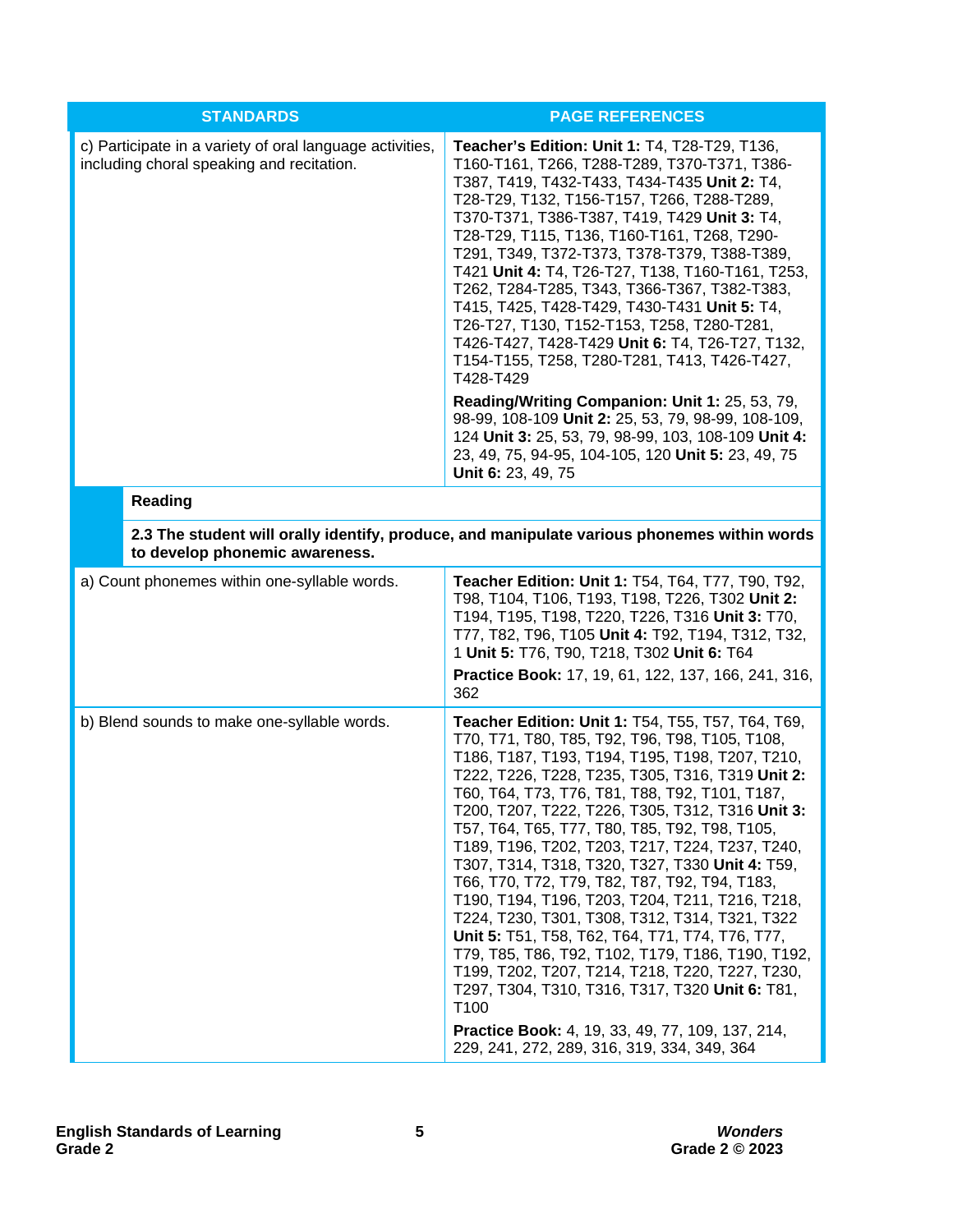| <b>STANDARDS</b>                                                                                          | <b>PAGE REFERENCES</b>                                                                                                                                                                                                                                                                                                                                                                                                                                                                                                                                                                                                        |  |
|-----------------------------------------------------------------------------------------------------------|-------------------------------------------------------------------------------------------------------------------------------------------------------------------------------------------------------------------------------------------------------------------------------------------------------------------------------------------------------------------------------------------------------------------------------------------------------------------------------------------------------------------------------------------------------------------------------------------------------------------------------|--|
| c) Segment one-syllable words into phonemes.                                                              | <b>Teacher Edition: Unit 1: T62, T63, T76, T80, T90,</b><br>T104, T184, T212, T213, T220, T310, T324 Unit 2:<br>T86, T100, T104, T184, T185, T220, T234 Unit 3:<br>T62, T104, T222, T228 Unit 4: T64, T70, T78, T92,<br>T189, T194, T211, T230, T306, T320 Unit 5: T48,<br>T58, T71, T76, T85, T90, T91, T102, T184, T218,<br>T297, T302, T308, T317, T320 Unit 6: T86, T104,<br>T218<br><b>Practice Book:</b> 2, 17, 31, 46, 92, 106, 122, 197,                                                                                                                                                                              |  |
|                                                                                                           | 227, 241, 304, 316, 332, 362                                                                                                                                                                                                                                                                                                                                                                                                                                                                                                                                                                                                  |  |
| d) Add or delete phonemes to make words.                                                                  | Teacher's Edition: Unit 1: T65, T78, T82, T92,<br>T99, T106, T192, T206, T229, T319 Unit 2: T50,<br>T58, T72, T78, 102, T192, T206, T208, T212, T310,<br>T324 Unit 3: T54, T90, T94, T186, T187, T194,<br>T200, T212, T304, T326, T328 Unit 4: T84, T98,<br>T106, T180, T188, T202, T226, T309, T315, T322<br>Unit 5: T56, T58, T70, T76, T84, T98, T100, T190,<br>T202, T212, T226, T230, T294, T316 Unit 6: T50,<br>T58, T72, T76, T78, T79, T92, T190, T202, T212,<br>T230, T294, T295, T302, T316, T320<br>Practice Book: 16, 32, 51, 76, 107, 167, 181, 182,<br>211, 242, 256, 302, 316, 347, 361, 377, 421, 436,<br>437 |  |
| e) Blend and segment multisyllabic words at the<br>syllable level.                                        | <b>Teacher Edition: Unit 4: T208, T209, T222, T234,</b><br>T298, T299, T316 Unit 5: T80, T88, T94, T103,<br>T176, T177, T198, T204, T205 Unit 6: T52, T53,<br>T54, T59, , T308, T64, T66, T68, T73, T76, T86,<br>T87, T88, T94, T101, T104, T176, T177, T178,<br>T184, T186, T192, T198, T202, T204, T207, T220,<br>T227, T297, T298, T304, T306, T310, T312, T320<br>Practice Book: 271, 320, 364, 378, 379, 406, 407,<br>408, 409, 424, 439                                                                                                                                                                                 |  |
| 2.4 The student will use phonetic strategies when reading and spelling.                                   |                                                                                                                                                                                                                                                                                                                                                                                                                                                                                                                                                                                                                               |  |
| a) Use knowledge of consonants, consonant<br>blends, and consonant digraphs to decode and<br>spell words. | Teacher Edition: Unit 1: T186-T187, T193, T194-<br>T195, T200-T201, T207, T208-T209, T210 Unit 2:<br>T186-T187, T193, T194-T195, T200-T201, T207,<br>T208-T209, T210, T214-T215, T221, T222-T223,<br>T228-T229, T235, T236-T237, T238, T304-T305,<br>T311, T312-T313, T318-T319, T325, T326-T327,<br>T328, T408, T409-T410, T413 Unit 4: T58-T59,<br>T65, T66-T67, T72-T73, T79, T80-T81<br>Practice Book: 33, 34, 108, 109, 112, 123, 124,<br>138, 229, 260                                                                                                                                                                  |  |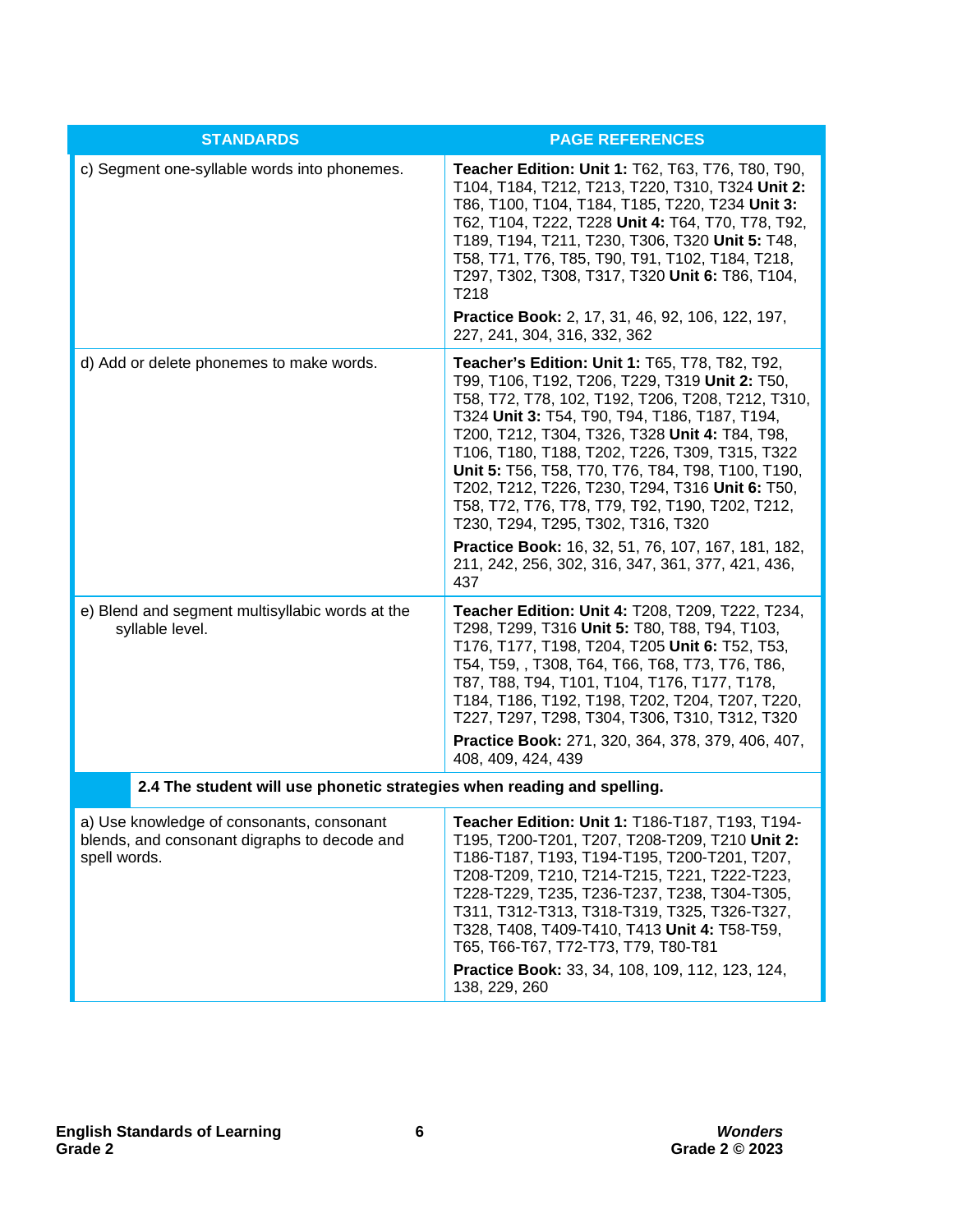| <b>STANDARDS</b>                                                                               | <b>PAGE REFERENCES</b>                                                                                                                                                                                                                                                                                                                                                                                                                                                                                                                                                                                                                                                                                                                                                                                                                                                                                                                                                                                                                                                                               |
|------------------------------------------------------------------------------------------------|------------------------------------------------------------------------------------------------------------------------------------------------------------------------------------------------------------------------------------------------------------------------------------------------------------------------------------------------------------------------------------------------------------------------------------------------------------------------------------------------------------------------------------------------------------------------------------------------------------------------------------------------------------------------------------------------------------------------------------------------------------------------------------------------------------------------------------------------------------------------------------------------------------------------------------------------------------------------------------------------------------------------------------------------------------------------------------------------------|
| b) Use knowledge of short, long, and r-controlled<br>vowel patterns to decode and spell words. | Teacher Edition: Unit 1: T63, T64, T67, T69, T70,<br>T77, T78, T80, T91, T92, T93, T97, T98, T105,<br>T106, T108, T214-T215, T221, T222-T223, T228-<br>T229, T235, T236-T237, T238, T304, T305, T311,<br>T317, T318, T325, T326, T328 Unit 2: T52, T59,<br>T60, T65, T66, T76, T87, T88, T93, T94, T99, T101,<br>T102, T104, T199, T227, T317, T318, T328 Unit 3:<br>T56, T63, T64-T65, T70-T71, T77, T78-T79, T80,<br>T84-T85, T91, T92-T93, T97, T98-T99, T105, T106-<br>T107, T108, T188-T189, T195, T196-T197, T202-<br>T203, T209, T210-T211, T212, T216-T217, T223,<br>T224-T225, T230-T231, T237, T238-T239, T240,<br>T306-T307, T313, T314-T315, T320-T321, T327,<br>T328-T329, T330 Unit 4: T99, T107, T324 Unit 5:<br>T63, T91, T191, T219, T296, T297, T301, T303,<br>T305, T309, T310, T317, T318, T320 Unit 6: T53,<br>T59, T60, T61, T65, T66, T73, T74, T75, T80, T81,<br>T87, T88, T89, T93, T94, T101, T102, T191, T219,<br>T <sub>309</sub><br><b>Practice Book:</b> 4, 19, 48, 49, 63, 64, 78, 79, 94,<br>153, 168, 169, 183, 184, 198, 199, 213, 214, 363,<br>364, 379, 393, 394 |
| c) Decode regular multisyllabic words.                                                         | Teacher Edition: Unit 4: T208, T209, T222, T234,<br>T298, T299, T316 Unit 5: T80, T88, T94, T103,<br>T176, T177, T198, T204, T205 Unit 6: T52, T53,<br>T54, T59, T308, T64, T66, T68, T73, T76, T86, T87,<br>T88, T94, T101, T104, T176, T177, T178, T184,<br>T186, T192, T198, T202, T204, T207, T220, T227,<br>T297, T298, T304, T306, T310, T312, T320<br>Practice Book: 271, 320, 364, 378, 379, 406, 407,<br>408, 409, 424, 439                                                                                                                                                                                                                                                                                                                                                                                                                                                                                                                                                                                                                                                                 |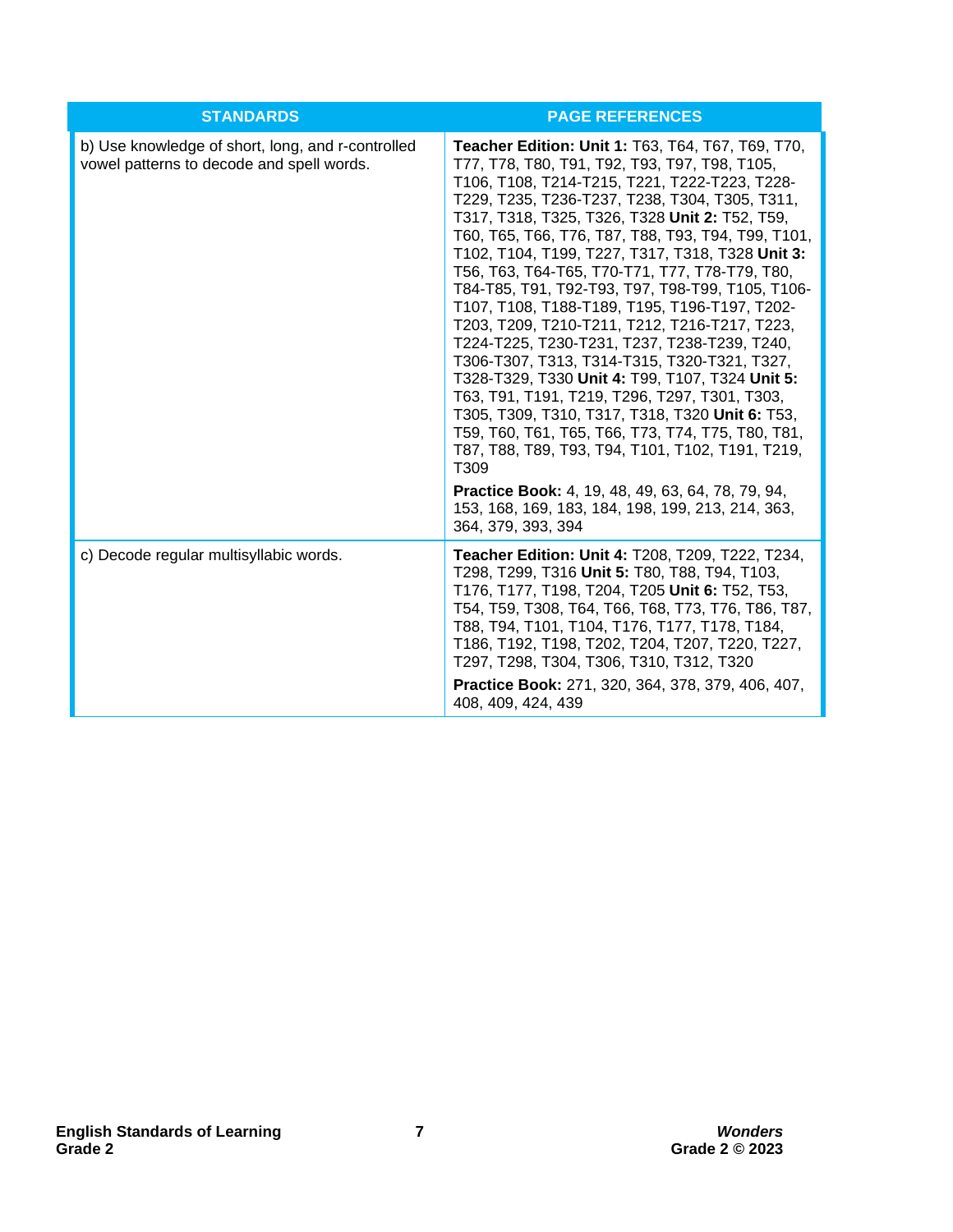| <b>STANDARDS</b>                                                                     | <b>PAGE REFERENCES</b>                                                                                                                                                                                                                                                                                                                                                                                                                                                                                                                                                                                                                                                                                                                                                                                                                                                                                                                                                                                                                                                                                                        |
|--------------------------------------------------------------------------------------|-------------------------------------------------------------------------------------------------------------------------------------------------------------------------------------------------------------------------------------------------------------------------------------------------------------------------------------------------------------------------------------------------------------------------------------------------------------------------------------------------------------------------------------------------------------------------------------------------------------------------------------------------------------------------------------------------------------------------------------------------------------------------------------------------------------------------------------------------------------------------------------------------------------------------------------------------------------------------------------------------------------------------------------------------------------------------------------------------------------------------------|
| d) Apply decoding strategies to confirm or correct<br>while reading.                 | Teacher Edition: Unit 1: T60-T61, T67, T74-T75,<br>T79, T88-T89, T95, T102-T103, T107, T190-T191,<br>T197, T204-T205, T209, T218-T219, T225, T232-<br>T233, T237, T308-T309, T315, T322-T323, T327<br>Unit 2: T56-T57, T63, T70-T71, T75, T84-T85, T91,<br>T98-T99, T103, T190-T191, T197, T204-T205,<br>T209, T218-T219, T225, T232-T233, T237, T308-<br>T309, T315, T322-T323, T327 Unit 3: T60-T61,<br>T67, T74-T75, T79, T88-T89, T95, T102-T103,<br>T107, T192-T193, T199, T206-T207, T211, T220-<br>T221, T227, T234-T235, T239, T310-T311, T317,<br>T324-T325, T329 Unit 4: T62-T63, T69, T76-T77,<br>T81, T90-T91, T97, T104-T105, T109, T186-T187,<br>T193, T200-T201, T205, T214-T215, T221, T228-<br>T229, T233, T304-T305, T311, T318-T319, T323<br>Unit 5: T54-T55, T61, T68-T69, T73, T82-T83, T89,<br>T96-T97, T101, T182-T183, T189, T196-T197,<br>T201, T210-T211, T217, T224-T225, T229, T300-<br>T301, T307, T314-T315, T319 Unit 6: T56-T57,<br>T70-T71, T75, T84-T85, T91, T98-T99, T103, T182-<br>T183, T189, T196-T197, T201, T210-T211, T217,<br>T224-T225, T229, T300-T301, T307, T314-T315,<br>T319 |
|                                                                                      | 2.5 The student will use semantic clues and syntax to expand vocabulary when reading.                                                                                                                                                                                                                                                                                                                                                                                                                                                                                                                                                                                                                                                                                                                                                                                                                                                                                                                                                                                                                                         |
| a) Use information and context clues in the story to<br>read words.                  | Teacher's Edition: Unit 1: T6, T110, T146, T271,<br>T273, T274, T296 Unit 2: T14, T112, T120, T124,<br>T126, T135, T140, T142-T143, T240, T274, T336,<br>T344 Unit 3: T14, T110-T111, T116, T124, T130,<br>T146, T248, T256, T273, T275, T333, T338, T346<br>Unit 4: T11, T12, T31, T38, T143, T144, T145,<br>T146, T237, T243, T250, T256, T270 Unit 5: T10,<br>T12-T13, T31, T110, T118, T136, T139, T157,<br>T238, T246, T252, T266, T328, T336, T342 Unit 6:<br>T12-T13, T107, T113, T120, T126, T137, T140,<br>T160, T233, T238, T246, T266, T328, T336, T342<br>Reading/Writing Companion: Unit 1: 18-19, 46-<br>47, 69, 72-73 Unit 2: 18-19, 46-47, 72-73 Unit 3:<br>18-19, 46-47, 69, 72-73 Unit 4: 16-17, 39, 40, 41,<br>42-43, 68-69 Unit 5: 16-17, 42-43, 68-69 Unit 6:<br>16-17, 42-43, 68-69<br>Practice Book: 33, 284, 404                                                                                                                                                                                                                                                                                      |
| b) Use knowledge of sentence structure to<br>determine the meaning of unknown words. | Teacher Edition: Unit 1: T14, T146, T274 Unit 2:<br>T14, T140, T142, T274 Unit 3: T14, T139, T146,<br>T273, T276 Unit 4: T11, T12, T143, T144, T145,<br>T146, T250, T256, T270 Unit 5: T12, T138, T266<br>Unit 6: T12, T107, T120, T140, T160, T266<br>Reading/Writing Companion: Unit 1: 18-19, 46-<br>47, 72-73 Unit 2: 18-19, 46-47, 72-73 Unit 3: 18-19,<br>46-47, 72-73 Unit 4: 16-17, 40, 42-43, 68-69 Unit 5:<br>16-17, 42-43, 68-69 Unit 6: 16-17, 42-43, 68-69<br>Practice Book: 404                                                                                                                                                                                                                                                                                                                                                                                                                                                                                                                                                                                                                                 |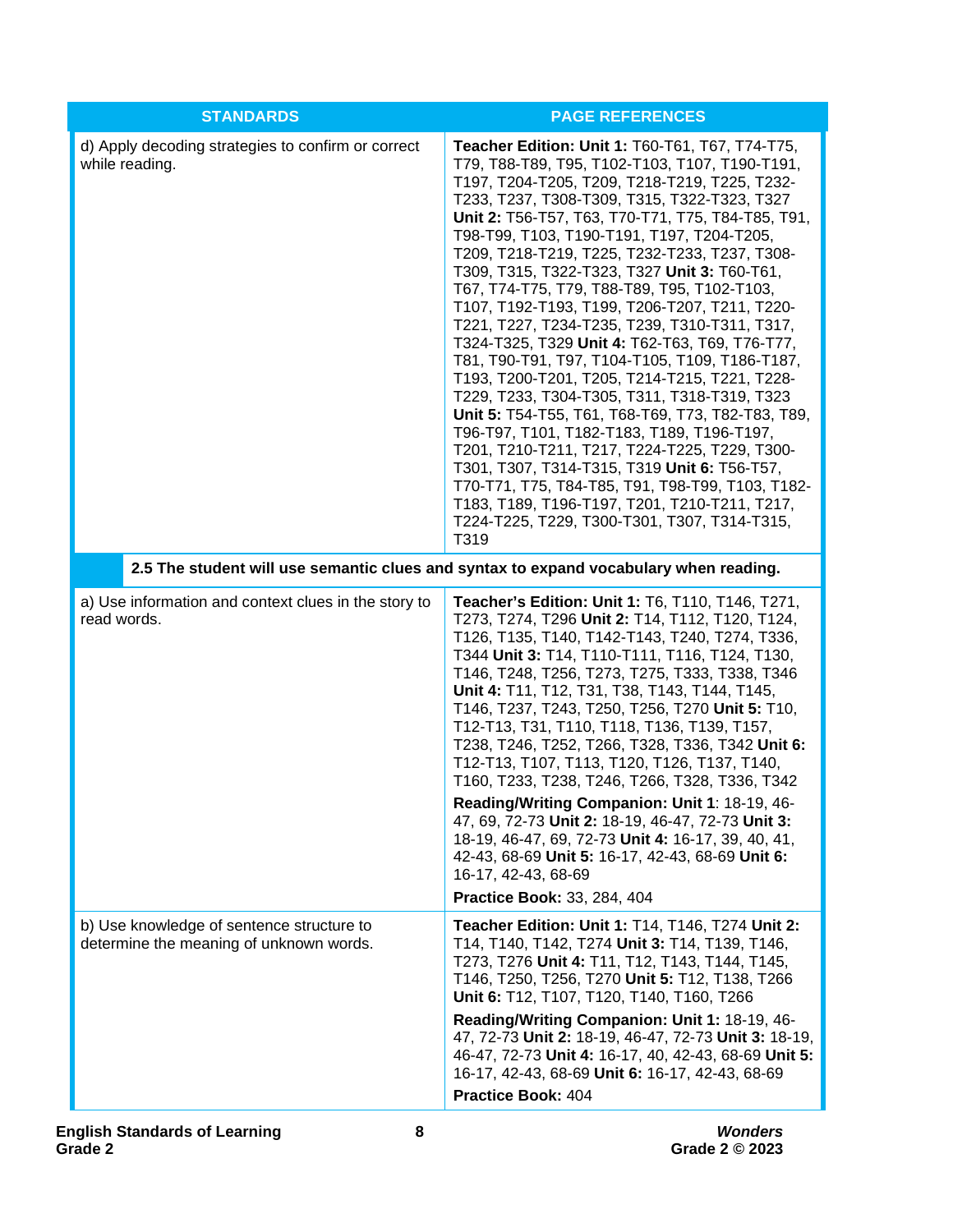| <b>STANDARDS</b>                                                                                          | <b>PAGE REFERENCES</b>                                                                                                                                                                                                                                                                                                                                                                                                                                                                                                                                                                                                                                                                      |
|-----------------------------------------------------------------------------------------------------------|---------------------------------------------------------------------------------------------------------------------------------------------------------------------------------------------------------------------------------------------------------------------------------------------------------------------------------------------------------------------------------------------------------------------------------------------------------------------------------------------------------------------------------------------------------------------------------------------------------------------------------------------------------------------------------------------|
| 2.6 The student will expand vocabulary and use of word meanings.                                          |                                                                                                                                                                                                                                                                                                                                                                                                                                                                                                                                                                                                                                                                                             |
| a) Use knowledge of homophones.                                                                           | Teacher Edition: Unit 2: T13, T107 Unit 3: T110<br>Reading/Writing Companion: Unit 2: 17, 19<br>Practice Book: 104, 180                                                                                                                                                                                                                                                                                                                                                                                                                                                                                                                                                                     |
| b) Use knowledge of prefixes and suffixes.                                                                | Teacher's Edition: Unit 1: T14, T109, T110-T111,<br>T117, T143, T144, T146-T147, T166, T224, T230,<br>T240-T241, T244, T247, T252, T254, T259, T260<br>Unit 2: T202, T211, T216, T224, T230, T239, T240-<br>T241, T271, T272, T274-T275, T330-T331, T332,<br>T337, T340, T344, T346, T350 Unit 3: T110, T111,<br>T242, T276-T277, T332-T333, T334, T339, T342,<br>T346, T348, T352 Unit 4: T60, T68, T74, T83, T96,<br>T102, T112, T236, T237, T269, T326-T327 Unit 5:<br>T104, T135, T137, T138-T139, T156, T159, T161,<br>T232, T233, T234, T239, T242, T244, T246, T251,<br>T252 Unit 6: T82, T90, T96, T105, T106, T107,<br>T232, T233<br>Reading/Writing Companion: Unit 1: 19, 43, 47 |
|                                                                                                           | Unit 2: 70, 73 Unit 3: 73 Unit 5: 16, 43<br>Practice Book: 34, 50, 59, 60, 125, 134, 149, 164,<br>224, 230, 245, 255, 344, 359, 389, 395, 405, 419                                                                                                                                                                                                                                                                                                                                                                                                                                                                                                                                          |
| c) Use knowledge of antonyms and synonyms.                                                                | Teacher Edition: Unit 1: T271, T274, T332, T337,<br>T340, T343, T344, T346, T350 Unit 2: T138, T140,<br>T142, T143, T164, T241, T247, T254, T260 Unit 3:<br>T11, T14-T15, T111, T112, T117, T120, T122,<br>T124, T126, T130 Unit 4: T141, T237, T250, T267,<br>T270-T271, T327, T331, T333, T338, T340, T344,<br>T346, T403 Unit 5: T11, T12-T13, T105, T108,<br>T111, T116, T118, T122, T124 Unit 6: T141<br>Reading/Writing Companion: Unit 1: 69, 73 Unit<br>2: 42, 47 Unit 3: 15, 19 Unit 4: 65, 69 Unit 5: 15,<br>17 Unit 6: 42                                                                                                                                                        |
|                                                                                                           | Practice Book: 179, 299, 329                                                                                                                                                                                                                                                                                                                                                                                                                                                                                                                                                                                                                                                                |
| d) Discuss meanings of words and develop<br>vocabulary by listening to and reading a variety of<br>texts. | Teacher Edition: Unit 1: T14, T146, T274 Unit 2:<br>T14, T142, T274 Unit 3: T14, T146, T276 Unit 4:<br>T12, T146, T270 Unit 5: T12, T138, T266 Unit 6:<br>T12, T140, T266<br>Reading/Writing Companion: Unit 1: 18-19, 46-<br>47, 72-73 Unit 2: 18-19, 46-47, 72-73 Unit 3: 18-19,<br>46-47, 72-73 Unit 4: 16-17, 40, 42-43, 68-69 Unit 5:<br>16-17, 42-43, 68-69 Unit 6: 16-17, 42-43, 68-69                                                                                                                                                                                                                                                                                               |
| e) Use word-reference materials including<br>dictionaries, glossaries and indices.                        | Teacher's Edition: Unit 1: T111, T116, T241,<br>T247, T275, T337, T384 Unit 2: T106-T107, T124,<br>T247, T337 Unit 3: T111, T249, T339 Unit 4: T119,<br>T243, T333 Unit 5: T104, T139, T246 Unit 6: T106,<br>T107, T113, T140, T233                                                                                                                                                                                                                                                                                                                                                                                                                                                         |
|                                                                                                           | Reading/Writing Companion: Unit 1: 73 Unit 5:<br>42 Unit 6: 16, 42                                                                                                                                                                                                                                                                                                                                                                                                                                                                                                                                                                                                                          |
|                                                                                                           | Practice Book: 105, 330                                                                                                                                                                                                                                                                                                                                                                                                                                                                                                                                                                                                                                                                     |
| <b>English Standards of Learning</b><br>9<br>Grade 2                                                      | <b>Wonders</b><br>Grade 2 © 2023                                                                                                                                                                                                                                                                                                                                                                                                                                                                                                                                                                                                                                                            |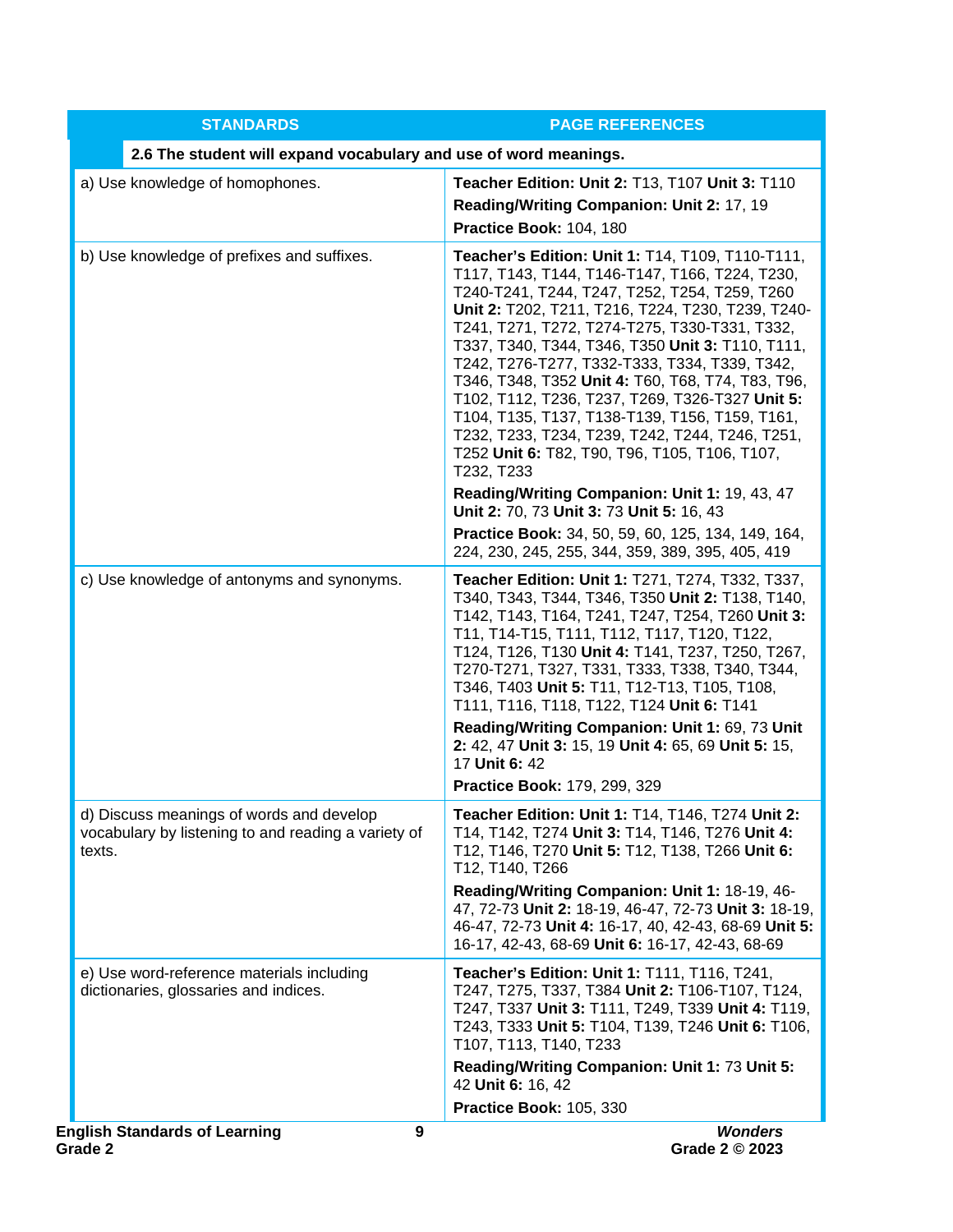| <b>STANDARDS</b>                                                            | <b>PAGE REFERENCES</b>                                                                                                                                                                                                                                                                                                                                                                                                                                                                                                                                                                         |
|-----------------------------------------------------------------------------|------------------------------------------------------------------------------------------------------------------------------------------------------------------------------------------------------------------------------------------------------------------------------------------------------------------------------------------------------------------------------------------------------------------------------------------------------------------------------------------------------------------------------------------------------------------------------------------------|
| f) Use vocabulary from other content areas.                                 | Teacher Edition: Unit 1: T14, T45, T130, T146,<br>T260, T271, T273, T274, T350 Unit 2: T14, T31,<br>T126, T142, T260, T274, T350 Unit 3: T11, T14,<br>T130, T146, T262, T276, T352 Unit 4: T12, T132,<br>T144, T146, T256, T270, T346 Unit 5: T12, T29,<br>T124, T138, T252, T266, T342 Unit 6: T12, T126,<br>T140, T252, T266, T342                                                                                                                                                                                                                                                           |
|                                                                             | Literature Anthology: Unit 1: 32-35 Unit 2: 110-<br>129 Unit 3: 258-261, 262-265, 266-267 Unit 4: 302-<br>329, 337-345 Unit 5: 390-399, 406-425, 428-429,<br>430-433, 434-435 Unit 6: 490-507                                                                                                                                                                                                                                                                                                                                                                                                  |
|                                                                             | Reading/Writing Companion: Unit 1: 68-71 Unit<br>2: 12-17 Unit 3: 12-17, 68-71 Unit 4: 38-41 Unit 5:<br>12-15, 64-67 Unit 6: 12-17                                                                                                                                                                                                                                                                                                                                                                                                                                                             |
| 2.7 The student will read and demonstrate comprehension of fictional texts. |                                                                                                                                                                                                                                                                                                                                                                                                                                                                                                                                                                                                |
| a) Make and confirm predictions.                                            | Teacher Edition: Unit 1: T60, T88, T112, T120,<br>T126, T190, T232, T242, T250, T256 Unit 2: T138,<br>T139, T140, T144-T145, T159, T160, T162, T165,<br>T175, T242, T250, T256, T332, T340, T346 Unit 3:<br>T112, T120, T126, T244, T252, T258 Unit 4: T114,<br>T122, T128, T328, T336, T342 Unit 5: T136, T137,<br>T140-T147, T157, T158, T234, T242, T243, T248<br>Unit 6: T234, T242, T248, T324, T332, T338                                                                                                                                                                                |
|                                                                             | Reading/Writing Companion: Unit 5: 40, 41, 44                                                                                                                                                                                                                                                                                                                                                                                                                                                                                                                                                  |
| b) Connect previous experiences to new texts.                               | <b>Teacher Edition: Unit 1: T7, T122, T126, T128,</b><br>T139, T244, T258 Unit 2: T133, T244, T251, T252,<br>T257, T258, T273, T334 Unit 3: T136, T166, T245,<br>T246, T247, T253, T254 Unit 4: T4, T7, T43, T115,<br>T116, T117, T123, T125, T129, T130, T131, T265,<br>T269, T289, T293, T329, T331, T337, T339, T343,<br>T345 Unit 5: T41, T133, T160, T164, T165, T235,<br>T236, T237, T243, T244, T245, T249, 250, T251<br>Unit 6: T43, T132, T135, T163, T169, T235, T236,<br>T237, T243, T244, T245, T249, T250, T251, T285,<br>T325, T326, T327, T333, T334, T335, T339, T340,<br>T341 |
|                                                                             | Literature Anthology: Unit 1: 10 Unit 4: 355 Unit<br>6: 531, 532, 537                                                                                                                                                                                                                                                                                                                                                                                                                                                                                                                          |
|                                                                             | Reading/Writing Companion: Unit 2: 36 Unit 3: 8,<br>36 Unit 4: 8, 60, 67 Unit 5: 38 Unit 6: 34, 38                                                                                                                                                                                                                                                                                                                                                                                                                                                                                             |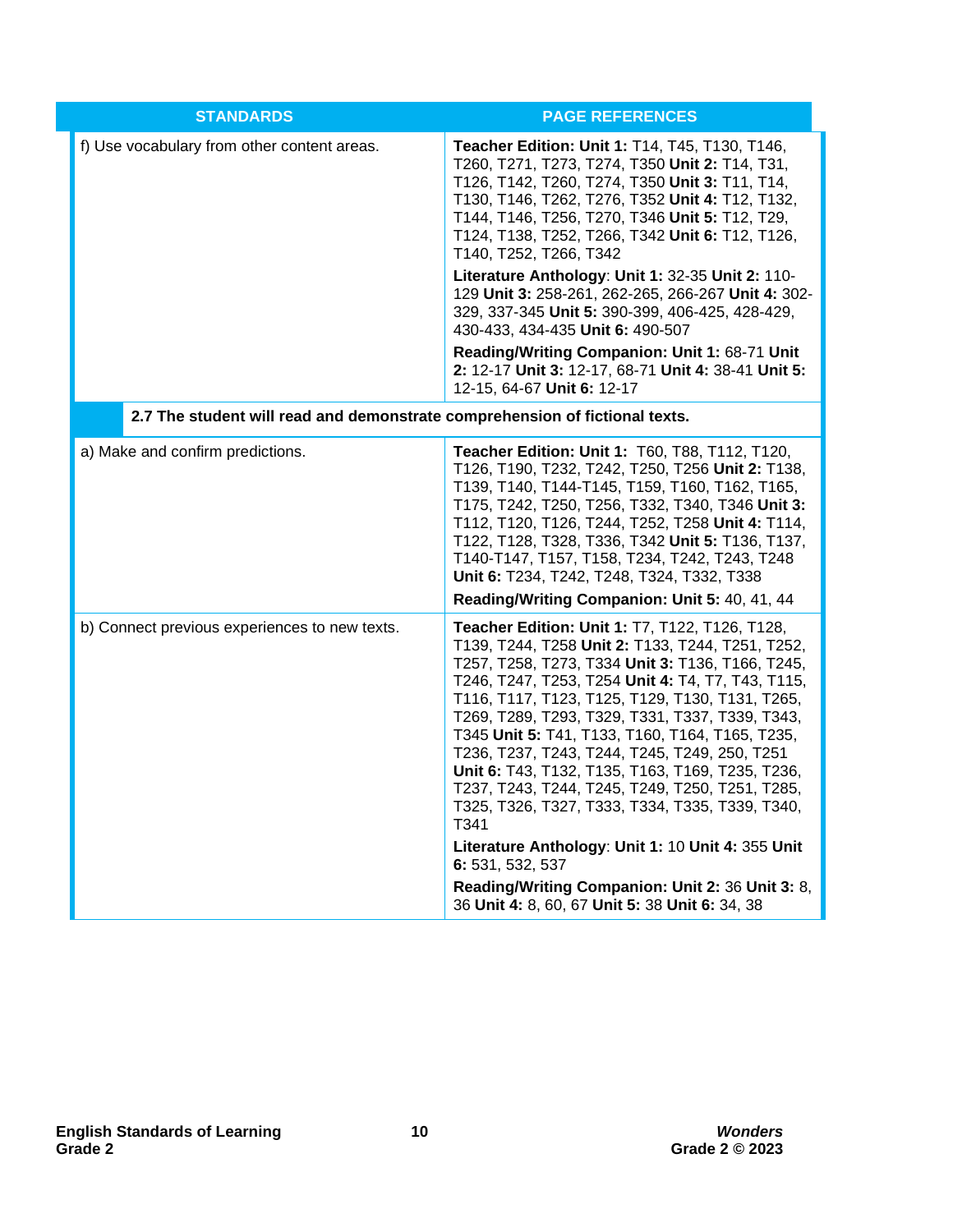| <b>STANDARDS</b>                                                           | <b>PAGE REFERENCES</b>                                                                                                                                                                                                                                                                                                                                                                                                                                                                                                                                                                                                                                                                                                                                                                                                                                                                                               |
|----------------------------------------------------------------------------|----------------------------------------------------------------------------------------------------------------------------------------------------------------------------------------------------------------------------------------------------------------------------------------------------------------------------------------------------------------------------------------------------------------------------------------------------------------------------------------------------------------------------------------------------------------------------------------------------------------------------------------------------------------------------------------------------------------------------------------------------------------------------------------------------------------------------------------------------------------------------------------------------------------------|
| c) Ask and answer questions using the text for<br>support.                 | Teacher Edition: Unit 1: T41, T67, T79, T95, T102,<br>T156, T174, T197, T250, T308, T322 Unit 2: T152,<br>T171, T177, T293, T294, T297, T332, T340, T341,<br>T342, T346 Unit 3: T141, T145, T148, T166, T173,<br>T174, T244, T252, T259, T273, T275, T278-T279,<br>T286 Unit 4: T20-T21, T22, T39, T44, T114, T115,<br>T116, T122, T122, T123, T125, T129, T131, T328,<br>T336, T342 Unit 5: T148, T161, TT234, T236,<br>T242, T244, T248, T250 Unit 6: T43, T139, T142-<br>T143, T234, T235, T243, T245, T249, T251, T325,<br>T327, T333, T341                                                                                                                                                                                                                                                                                                                                                                      |
|                                                                            | Literature Anthology: Unit 1: 36, 42, 53, 56, 59<br>Unit 3: 247, 251, 263 Unit 4: 325, 335 Unit 5: 405<br>Unit 6: 511, 531                                                                                                                                                                                                                                                                                                                                                                                                                                                                                                                                                                                                                                                                                                                                                                                           |
|                                                                            | Reading/Writing Companion: Unit 1: 29, 52, 57,<br>59 Unit 2: 52, 82 Unit 3: 41, 45, 48, 57, 69, 71, 74,<br>78 Unit 4: 22, 27 Unit 5: 48 Unit 6: 38, 41, 44                                                                                                                                                                                                                                                                                                                                                                                                                                                                                                                                                                                                                                                                                                                                                           |
| d) Describe characters, setting, and plot events in<br>fiction and poetry. | Teacher Edition: Unit 1: T9, T11, T12, T20-T21,<br>T22-T23, T24, T32, T33, T34, T36, T114, T118,<br>T119, T120, T122, T125, T128, T131, T141, T154-<br>T155, T163, T167, T178-T179, T248, T335, T423<br>Unit 2: T137, T140, T146-T147, T150-T151, T173,<br>T423 Unit 3: T141, T143, T150-T151, T254, T260<br>Unit 4: T9, T11, T14-T15, T16-T17, T18-T19, T29,<br>T30, T34, T35, T36, T37, T40, T116, T120, T121,<br>T122, T125, T127, TT128, T131, T133, T328, T336<br>Unit 5: T39, T40, T42-T43, T135, T136, T137,<br>T142-T143, T144-T145, T146-T147, T155, T156,<br>T159, T162, T163, T234, T235, T237, T240, T241,<br>T242, T244, T245, T247, T248, T249, T250, T251,<br>T421 Unit 6: T44-T45, T139, T148, T164-T165,<br>T167, T168, T237, T240, T244, T250, T23, T264,<br>T272-T273, T283, T284, T289, T324, T327, T331,<br>T335, T337, T338, T341, T343, T417<br>Literature Anthology: Unit 5: 405 Unit 6: 531 |
|                                                                            | Reading/Writing Companion: Unit 1: 13, 15, 16,<br>22-23, 24, 41, 61 Unit 2: 41, 44, 49, 57 Unit 3: 41,<br>43, 49 Unit 4: 13, 15, 18, 19, 20-21 Unit 5: 31, 39,<br>40, 41, 45, 46-47 Unit 6: 31, 39, 41, 53, 65, 66, 72-<br>73                                                                                                                                                                                                                                                                                                                                                                                                                                                                                                                                                                                                                                                                                        |
| e) Identify the conflict and resolution.                                   | Teacher Edition: Unit 2: T150, T242, T250, T252,<br>T256, T258 Unit 3: T164 Unit 5: T237, T243, T245,<br>T <sub>251</sub>                                                                                                                                                                                                                                                                                                                                                                                                                                                                                                                                                                                                                                                                                                                                                                                            |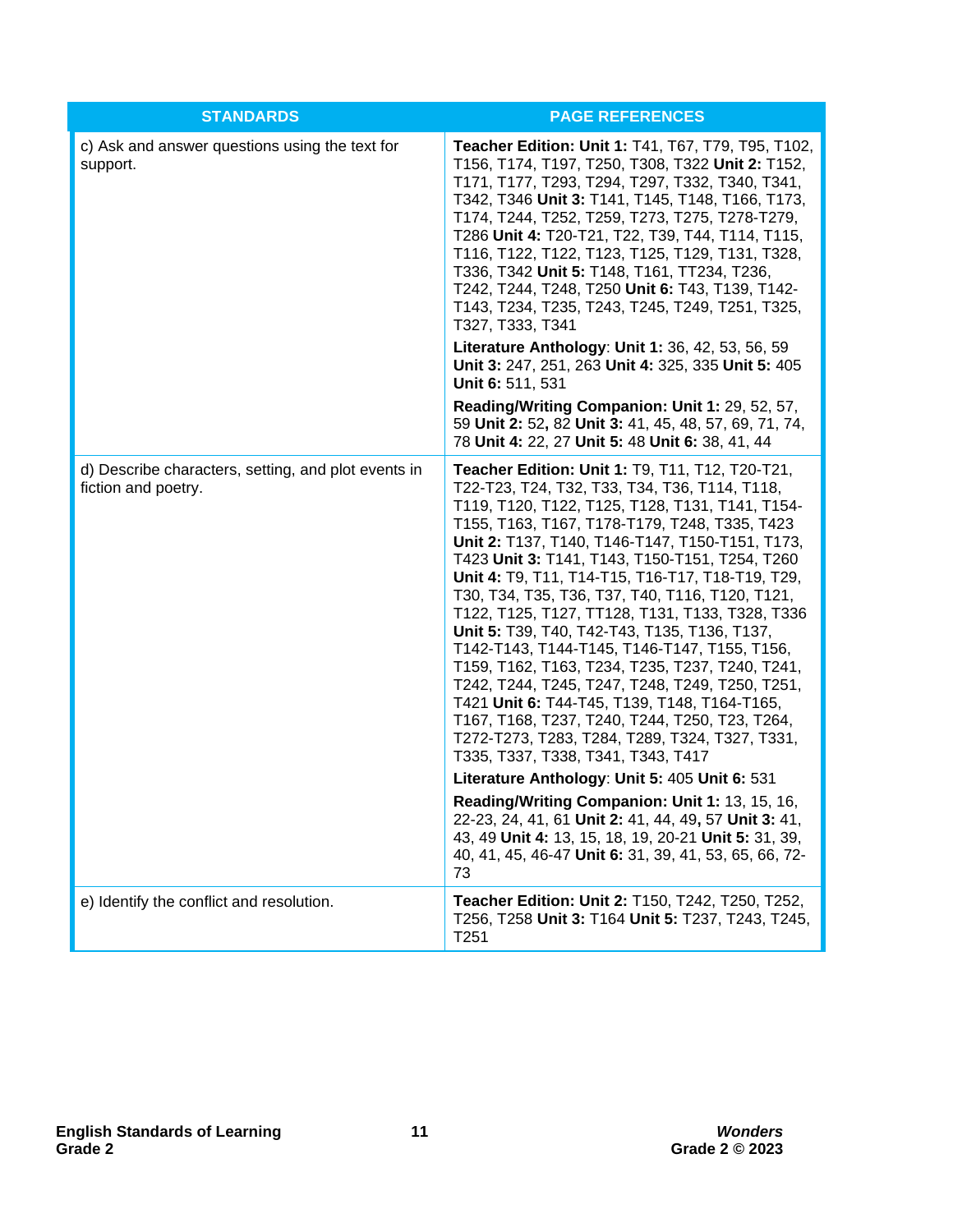| <b>STANDARDS</b>                                                                                    | <b>PAGE REFERENCES</b>                                                                                                                                                                                                                                                                                                                                                                                                                                                                                                                                                                                                                                                                                                                                                                                                                                                  |
|-----------------------------------------------------------------------------------------------------|-------------------------------------------------------------------------------------------------------------------------------------------------------------------------------------------------------------------------------------------------------------------------------------------------------------------------------------------------------------------------------------------------------------------------------------------------------------------------------------------------------------------------------------------------------------------------------------------------------------------------------------------------------------------------------------------------------------------------------------------------------------------------------------------------------------------------------------------------------------------------|
| f) Identify the theme.                                                                              | Teacher Edition: Unit 1: T141, T142, T143, T144,<br>T145, T152-T153, T165, T168, T170, T171, T177,<br>T244, T249, T252, T255, T261 Unit 2: T249,<br>TT271, T272, T273, T280-T281, T291, T292, T297,<br>T333, T338, T339, T340, T345, T349, T351 Unit 4:<br>T268, T269, T276-T277, T280-T281, T287, T288,<br>TT328, T335, T339, T341, T342, T345, T347 Unit<br>5: T162 Unit 6: T138, T139, T146-T147, T150-<br>T151, T167, T237, T240, T245, T247, T248, T251,<br>T <sub>253</sub><br>Reading/Writing Companion: Unit 1: 41, 42, 43,<br>44, 45, 50-51 Unit 2: 69, 70, 71, 76-77<br>Reading/Writing Companion: Unit 4: 67, 72-73,<br>74 Unit 6: 40, 46-47, 48                                                                                                                                                                                                             |
| g) Summarize stories and events with beginning,<br>middle, and end in the correct sequence.         | Teacher Edition: Unit 1: T9, T10, T12, T13, T18-<br>T19, T31, T38, T122, T128, T177, T423 Unit 2:<br>T137, T139, T141, T148-T149, T159, T160, T161,<br>T163, T166, T168, T176, T242, T244, T248, T252,<br>T253, T255, T258, T259, T261, T423 Unit 3: T142,<br>T144, T145, T152-T153, T163, T168, T169, T170,<br>T171, T247, T250, T251, T255, T257, T258, T261,<br>T263 Unit 4: T10, T32, T33 Unit 5: T39, T40, T234,<br>T236, T237, T244, T245, T250, T251 Unit 6: T417<br>Literature Anthology: Unit 3: 262-265<br>Reading/Writing Companion: Unit 1: 13, 14, 16,<br>17, 21 Unit 2: 41, 43, 45, 50-51 Unit 3: 42, 44, 45,<br>50-51 Unit 4: 14                                                                                                                                                                                                                         |
| h) Draw conclusions based on the text.                                                              | Teacher Edition: Unit 1: T35, T39, T145, T169<br>Unit 2: T33, T35, T138, T151, T159 Unit 3: T165<br>Unit 4: T38, T267 Unit 5: T155 Unit 6: T21, T138,<br>T149<br>Reading/Writing Companion: Unit 1: 45 Unit 4:<br>65 Unit 6: 40                                                                                                                                                                                                                                                                                                                                                                                                                                                                                                                                                                                                                                         |
| i) Read and reread familiar stories and poems with<br>fluency, accuracy, and meaningful expression. | Teacher Edition: Unit 1: T26, T50, T61, T67, T88,<br>T103, T113, T121, T127, T158, T180, T191, T197,<br>T233, T237, T243, T248, T257, T286, T309, T323<br>Unit 2: T180, T333 Unit 3: T158, T182, T245,<br>T250, T253, T259, T261 Unit 4: T24, T52, T115,<br>T120, T123, T129, T176, T282, T329, T334, T337,<br>T343 Unit 5: T44, T172, T235, T240, T243, T249<br>Unit 6: T24, T152, T235, T240, T243, T249, T278,<br>T325, T330, T333, T339<br>Literature Anthology: Unit 1: 10-29, 36-55 Unit 2:<br>130-151, 154-157, 159, 160, 162 Unit 3: 238-255<br>Unit 4: 302-329, 350-351, 352, 354, 355 Unit 5:<br>402-405, 406-425 Unit 6: 510-511, 512-525, 528-<br>531, 532, 533, 534, 536, 537<br>Reading/Writing Companion: Unit 1: 12-17, 40-45<br>Unit 2: 40-45, 69, 70, 71 Unit 3: 40-45 Unit 4: 12-<br>15, 64-65, 66, 67 Unit 5: 38-41 Unit 6: 38-41, 64,<br>65, 66-67 |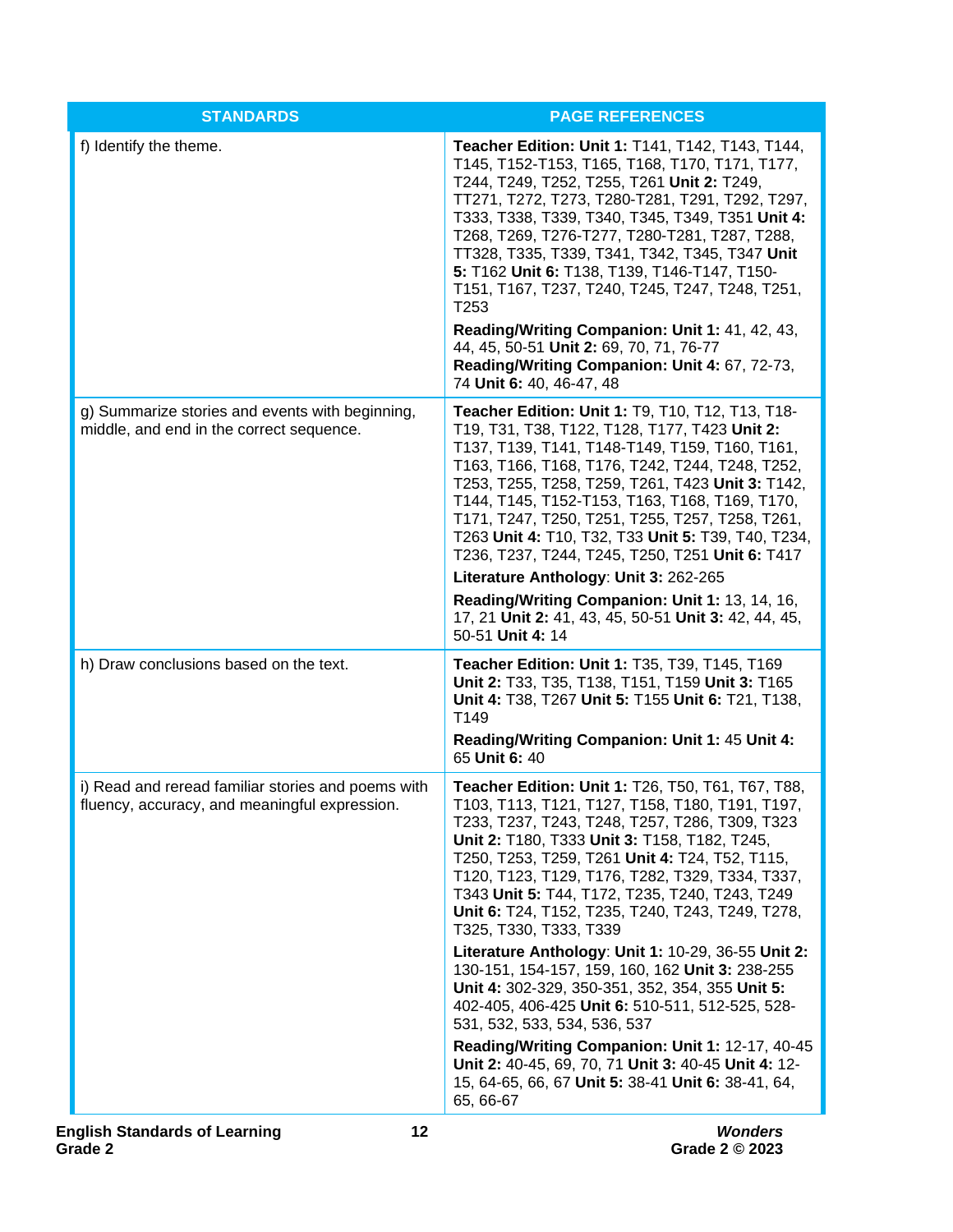| <b>STANDARDS</b>                                                                                                        | <b>PAGE REFERENCES</b>                                                                                                                                                                                                                                                                                                                                                                                                                                                                                                                                                                                                                                                                                                                                                                                                                                                                                                                                                                              |
|-------------------------------------------------------------------------------------------------------------------------|-----------------------------------------------------------------------------------------------------------------------------------------------------------------------------------------------------------------------------------------------------------------------------------------------------------------------------------------------------------------------------------------------------------------------------------------------------------------------------------------------------------------------------------------------------------------------------------------------------------------------------------------------------------------------------------------------------------------------------------------------------------------------------------------------------------------------------------------------------------------------------------------------------------------------------------------------------------------------------------------------------|
| 2.8 The student will read and demonstrate comprehension of nonfiction texts.                                            |                                                                                                                                                                                                                                                                                                                                                                                                                                                                                                                                                                                                                                                                                                                                                                                                                                                                                                                                                                                                     |
| a) Preview the selection using text features<br>including table of contents, headings, pictures,<br>captions, and maps. | Teacher Edition: Unit 1: T48-T49, T273, T278-<br>T279, T291, T292, T338, T340, T343, T349, T422<br>Unit 2: T11, T18-T19, T33, T34, T37, T43, T44-T45,<br>T108, T110, T111, T116, T119, T125, T422, T426,<br>T427 Unit 3: T12, T18-T19, T31, T34, T35, T37,<br>T112, T115, T129, T178, T180-T181, T274, T293,<br>T294, T300-T301, T334, T348, T350, T424, T425,<br>T428, T429 Unit 4: T47, T48, T49, T50-T51, T143,<br>T144, T150-T151, T167, T174-T175, T240, T241,<br>T246, T248, T249, T252, T254, T418, T419, T423<br>Unit 5: T10, T16-T17, T33, T106, T107, T109,<br>T114, T115, T117, T120, T123, T170-T171, T265,<br>T270-T271, T275, T283, T284, T324, T326, T327,<br>T332, T333, T335, T338, T340, T341, T416, T417,<br>T420 Unit 6: T9, T10, T16-T17, T20, T34, T35,<br>T108, T110, T111, T117, T118, T119, T123, T124,<br>T125, T416, T420<br>Literature Anthology: Unit 5: 433<br>Reading/Writing Companion: Unit 1: 33, 71, 75<br>Unit 2: 15, 21, 33 Unit 3: 16, 21, 61, 85 Unit 4: 31, |
|                                                                                                                         | 39, 40, 45, 57 Unit 5: 14, 19, 57, 67, 71 Unit 6: 13,<br>14, 19                                                                                                                                                                                                                                                                                                                                                                                                                                                                                                                                                                                                                                                                                                                                                                                                                                                                                                                                     |
| b) Make and confirm predictions.                                                                                        | Teacher Edition: Unit 1: T332, T340, T346 Unit 2:<br>T108, T116, T122 Unit 3: T334, T342, T348 Unit 4:<br>T238, T246, T252 Unit 5: T106, T114, T120, T324,<br>T332, T338 Unit 6: T108, T116, T122<br>Reading/Writing Companion: Unit 2: 42, 43, 44,<br>45, 48                                                                                                                                                                                                                                                                                                                                                                                                                                                                                                                                                                                                                                                                                                                                       |
| c) Use prior and background knowledge as context<br>for new learning.                                                   | Teacher Edition: Unit 1: T334, T342, T347, T348<br>Unit 2: T4, T110, T118, T124 Unit 3: T38, T47,<br>T114, T179, T269, T294, T295, T299, T334, T336,<br>T337, T343, T344, T349, T350 Unit 4: T46, T138<br>Unit 5: T4, T35, T36, T107, T108, T109, T116,<br>T117, T121, T122, T169, T261, T285, T289, T325,<br>T326, T327, T333, T334, T335, T339, T340, T341<br>Unit 6: T7, T32, T39, T109, T110, T111, T117,<br>T118, T119, T12, T124, T125<br>Literature Anthology: Unit 3: 262 Unit 5: 429, 435                                                                                                                                                                                                                                                                                                                                                                                                                                                                                                  |
|                                                                                                                         | Reading/Writing Companion: Unit 2: 8 Unit 3: 64<br>Unit 4: 34 Unit 5: 8, 27, 60, 64 Unit 6: 8                                                                                                                                                                                                                                                                                                                                                                                                                                                                                                                                                                                                                                                                                                                                                                                                                                                                                                       |
| d) Set purpose for reading.                                                                                             | <b>Teacher Edition: Unit 1: T44, T270, T290, T293,</b><br>T296 Unit 2: T8, T30 Unit 3: T8, T20-T21, T31,<br>T272, T293 Unit 4: T142, T143, T162 Unit 5: T8,<br>T262, T282 Unit 6: T8, T28, T416                                                                                                                                                                                                                                                                                                                                                                                                                                                                                                                                                                                                                                                                                                                                                                                                     |
|                                                                                                                         | Literature Anthology: Unit 1: 60, 64 Unit 2: 110<br>Unit 5: 399 Unit 6: 490                                                                                                                                                                                                                                                                                                                                                                                                                                                                                                                                                                                                                                                                                                                                                                                                                                                                                                                         |
|                                                                                                                         | Reading/Writing Companion: Unit 1: 68 Unit 2:<br>12 Unit 3: 22-23 Unit 5: 12, 64                                                                                                                                                                                                                                                                                                                                                                                                                                                                                                                                                                                                                                                                                                                                                                                                                                                                                                                    |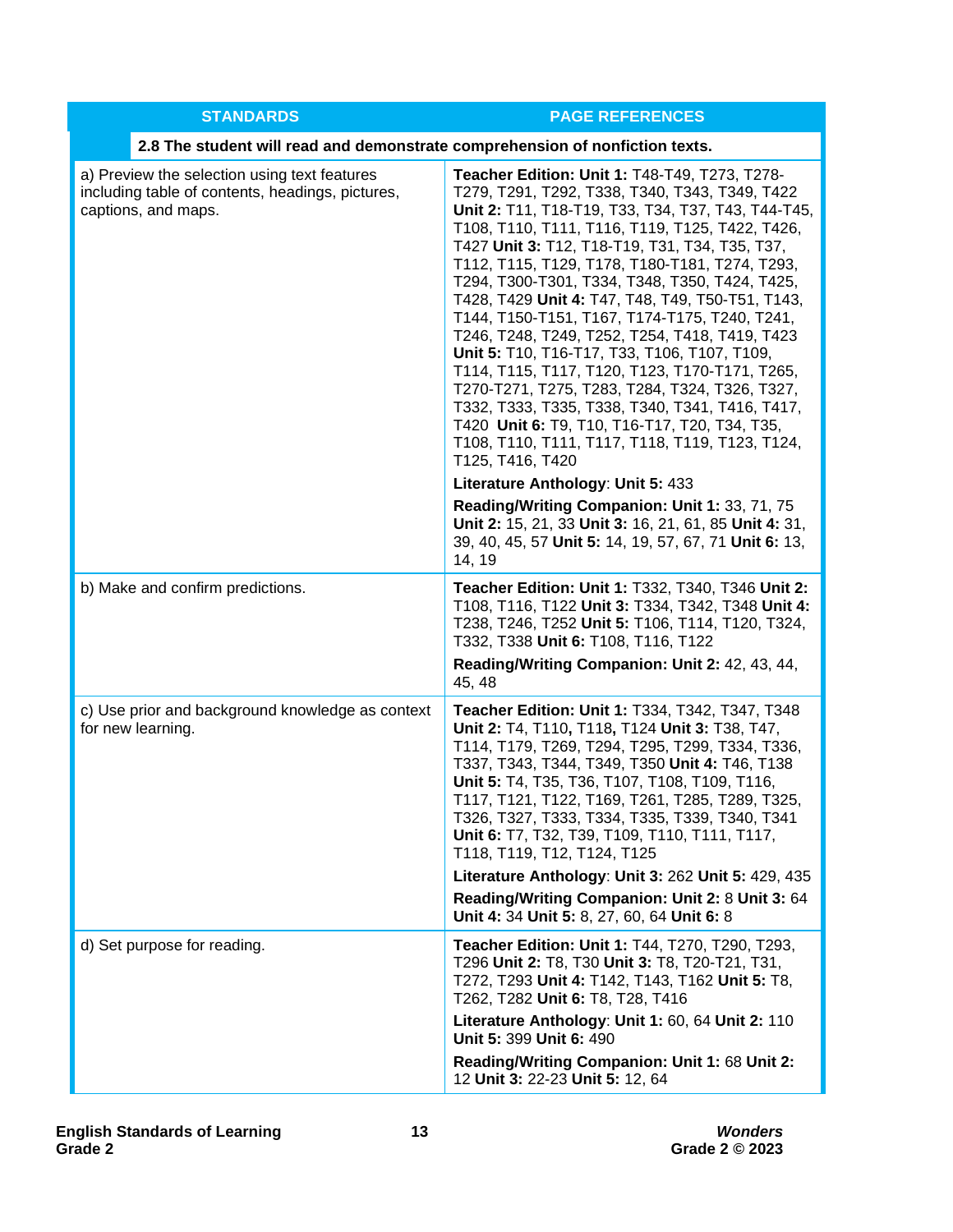| <b>STANDARDS</b>                                          | <b>PAGE REFERENCES</b>                                                                                                                                                                                                                                                                                                                                                                                                                                                                                                                                                                                                                                                                                                                                                                                                                                                                                                                                                                                                    |
|-----------------------------------------------------------|---------------------------------------------------------------------------------------------------------------------------------------------------------------------------------------------------------------------------------------------------------------------------------------------------------------------------------------------------------------------------------------------------------------------------------------------------------------------------------------------------------------------------------------------------------------------------------------------------------------------------------------------------------------------------------------------------------------------------------------------------------------------------------------------------------------------------------------------------------------------------------------------------------------------------------------------------------------------------------------------------------------------------|
| e) Ask and answer questions using the text as<br>support. | Teacher Edition: Unit 1: T272, T276-T277, T284,<br>T291, T293, T294, T332, T335, T340, T342, T346,<br>T348, T427 Unit 2: T12, T16, T24, T39, T40, T108,<br>T422, T426 Unit 3: T10, T12, T13, T16-T17, T24,<br>T32, T33, T35, T41, T42, T45, T112, T113, T114,<br>T120, T122, T126, T127, T128, T129, T293, T294,<br>T296, T336, T342, T344, T345, T348, T351, T425<br>Unit 4: T144, T145, T148-T149, T156-T157, T164,<br>T170, T238, T241, T249, T254 Unit 5: T11, T21,<br>T22, T30, T35, TT106, T108, T114, T116, T120,<br>T122, T265, T274, T325, T327, T333, T334, T335,<br>T339, T341, T416, T417, T420 Unit 6: T20-T21,<br>T109, T111, T117, T119, T123, T125<br>Literature Anthology: Unit 1: 61, 65 Unit 2: 115,<br>129 Unit 3: 237, 265, 267 Unit 4: 341, 344, 349<br>Unit 5: 429, 433, 435<br>Reading/Writing Companion: Unit 1: 70, 74, 78,<br>82 Unit 2: 16, 20, 24, 29, 110, 118 Unit 3: 14, 16,<br>17, 20, 24, 29, 82, 110, 118 Unit 4: 40, 41, 44, 48,<br>53, 106, 114 Unit 5: 15, 22, 67, 110, 118 Unit 6: |
|                                                           | 114                                                                                                                                                                                                                                                                                                                                                                                                                                                                                                                                                                                                                                                                                                                                                                                                                                                                                                                                                                                                                       |
| f) Identify the main idea.                                | Teacher Edition: Unit 1: T46, T271, T272, T273,<br>T280-T281, T282-T283, T297, T422, T426, T427<br>Unit 2: T9, T10, T11, T12, T13, T20-T21, T31, T34,<br>T36, T37, T43, T110, T115, T121, T127, T422,<br>T426 Unit 3: T37, T177, T273, T274, T275, T282-<br>T283, T293, T294, T299, T334, T336, T337, T341,<br>T342, T344, T345, T347, T350, T353, T425, T429<br>Unit 4: T47, T48, T164, T173, T422, T423 Unit 5:<br>T32, T108, T117, T122, T263, T264, T268-T269,<br>T284, T289, T416, T420 Unit 6: T9, T10, T11, T14-<br>T15, T18-T19, T29, T30, T31, T32, T33, T36, T108,<br>T110, T114, T115, T117, T118, T121, T127<br>Literature Anthology: Unit 5: 433<br>Reading/Writing Companion: Unit 1: 69, 70, 71,<br>76-77 Unit 2: 13, 14, 15, 17, 22-23 Unit 3: 69, 70,                                                                                                                                                                                                                                                    |
|                                                           | 76-77 Unit 5: 65, 66, 70 Unit 6: 13, 14, 15, 18, 20-<br>21                                                                                                                                                                                                                                                                                                                                                                                                                                                                                                                                                                                                                                                                                                                                                                                                                                                                                                                                                                |
| g) Draw conclusions based on the text.                    | Teacher Edition: Unit 3: T285 Unit 4: T163, T164,<br>T166 Unit 5: T31, T264 Unit 6: T29<br>Reading/Writing Companion: Unit 5: 66 Unit 6:<br>40                                                                                                                                                                                                                                                                                                                                                                                                                                                                                                                                                                                                                                                                                                                                                                                                                                                                            |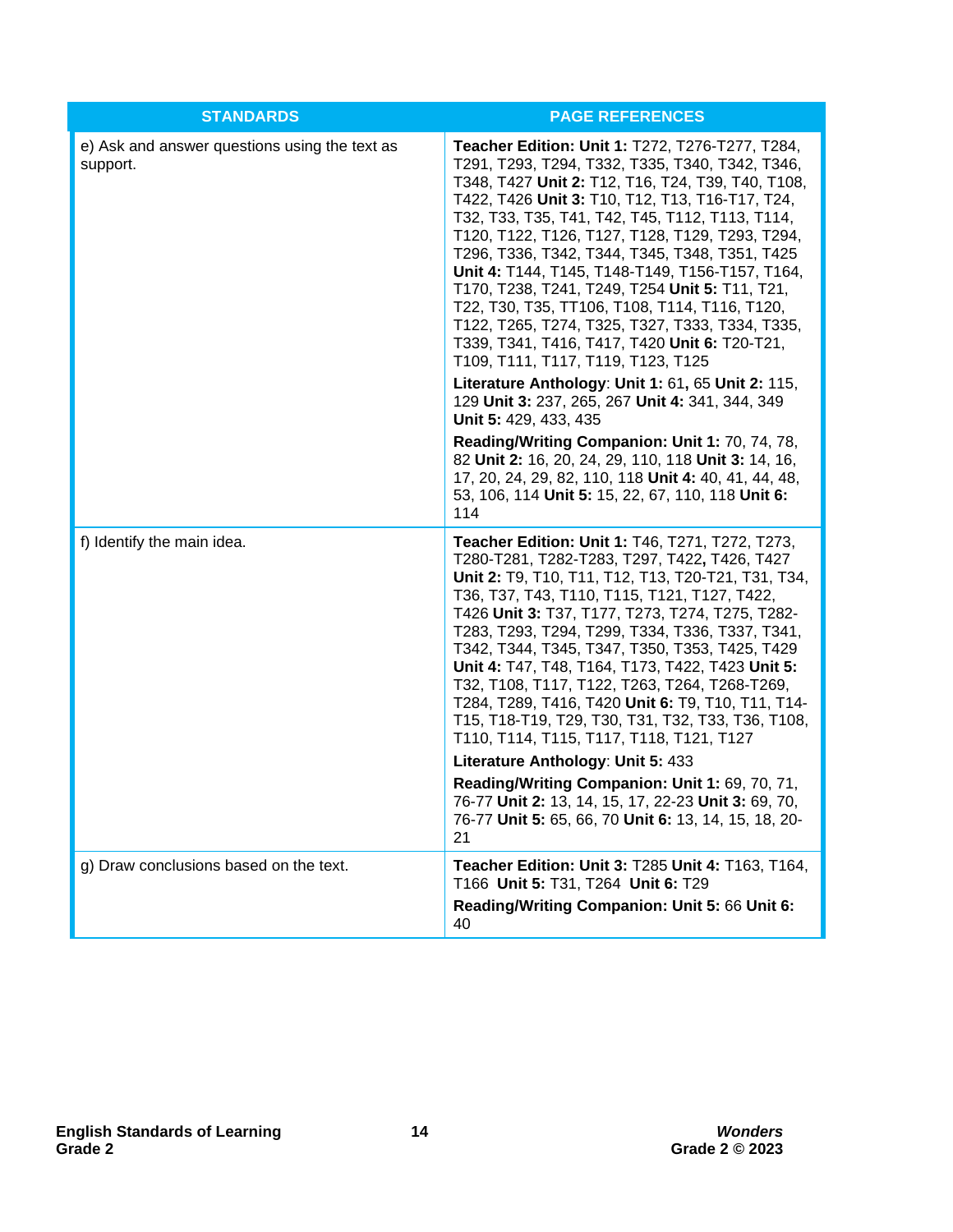| <b>STANDARDS</b>                                                                                                 | <b>PAGE REFERENCES</b>                                                                                                                                                                                                                                                                                                                                                                                                                                                                                                                                                                                                                                                               |  |
|------------------------------------------------------------------------------------------------------------------|--------------------------------------------------------------------------------------------------------------------------------------------------------------------------------------------------------------------------------------------------------------------------------------------------------------------------------------------------------------------------------------------------------------------------------------------------------------------------------------------------------------------------------------------------------------------------------------------------------------------------------------------------------------------------------------|--|
| h) Read and reread familiar texts with fluency,<br>accuracy, and meaningful expression.                          | Teacher Edition: Unit 1: T332, T338, T340, T347<br>Unit 2: T46, T109, T114, T117, T123 Unit 3: T26,<br>T113, T118, T121, T288, T334, T340, T343, T349<br>Unit 4: T158, T239, T344, T247, T253 Unit 5: T24,<br>TT107, T112, T115, T121, T278, T325, T330, T333,<br>T339 Unit 6: T46, T109, T114, T117, T123<br>Literature Anthology: Unit 1: 32-35, 60-63, 64-65<br>Unit 2: 110-125 Unit 3: 212-231, 234-237, 258-261,<br>266-267 Unit 4: 332-335, 336-345, 348-349 Unit 5:<br>390-399, 428-429, 430-433, 434-435 Unit 6: 490-<br>507<br>Reading/Writing Companion: Unit 1: 68-71 Unit<br>2: 12-17, 110-111 Unit 3: 12-17, 68-71 Unit 4: 38-<br>41 Unit 5: 12-15, 64-67 Unit 6: 12-15 |  |
| <b>Writing</b>                                                                                                   |                                                                                                                                                                                                                                                                                                                                                                                                                                                                                                                                                                                                                                                                                      |  |
| 2.9 The student will maintain legible printing and begin to make the transition to cursive.                      |                                                                                                                                                                                                                                                                                                                                                                                                                                                                                                                                                                                                                                                                                      |  |
| a) Begin to write capital and lowercase letters of<br>the alphabet.                                              | Teacher Edition: Unit 1: T61, T89, T191, T219,<br>T309 Unit 2: T57, T85, T91, T219, T309 Unit 3:<br>T61, T89, T193, T221, T311 Unit 4: T63, T91,<br>T187, T215, T305 Unit 5: T55, T83, T183, T211,<br>T301 Unit 6: T57, T85, T183, T211, T301<br>Practice Book: 452-483                                                                                                                                                                                                                                                                                                                                                                                                              |  |
| b) Begin to sign his/her first and last names.                                                                   | The teacher can address this standard when<br>working on the following letter-writing activities:<br>Teacher Edition: Unit 1: T425 Unit 2: T335 Unit 3:<br>T401 Unit 4: T360-T361, T385, T391 Unit 5: T341<br>Reading/Writing Companion: Unit 1: 117 Unit 4:<br>91<br><b>Practice Book: 191</b>                                                                                                                                                                                                                                                                                                                                                                                      |  |
| 2.10 The student will write in a variety of forms to include narrative, descriptive, opinion,<br>and expository. |                                                                                                                                                                                                                                                                                                                                                                                                                                                                                                                                                                                                                                                                                      |  |
| a) Understand writing as a process.                                                                              | Teacher Edition: Unit 1: T356-T371, T372-T387<br>Unit 2: T356-T371, T372-T387 Unit 3: T358-T373,<br>T374-T389, T390 Unit 4: T352-T367 Unit 5: T348-<br>T365, T366-T383 Unit 6: T348-T365, T366-T383<br>Reading/Writing Companion: Unit 1: 90-99, 100-<br>109 Unit 2: 90-99, 100-109 Unit 3: 90-99, 100-109<br>Unit 4: 86-95, 96-105 Unit 5: 88-97, 98-109 Unit 6:<br>86-99, 100-113                                                                                                                                                                                                                                                                                                  |  |
| b) Identify audience and purpose.                                                                                | Teacher Edition: Unit 1: T358, T374 Unit 2: T358,<br>T374 Unit 3: T360, T376 Unit 4: T354, T370 Unit<br>5: T356, T374, T384 Unit 6: T356, T374<br>Reading/Writing Companion: Unit 1: 92, 102 Unit<br>2: 92, 102 Unit 3: 92, 102 Unit 4: 88, 98 Unit 5: 90,<br>102 Unit 6: 90, 104                                                                                                                                                                                                                                                                                                                                                                                                    |  |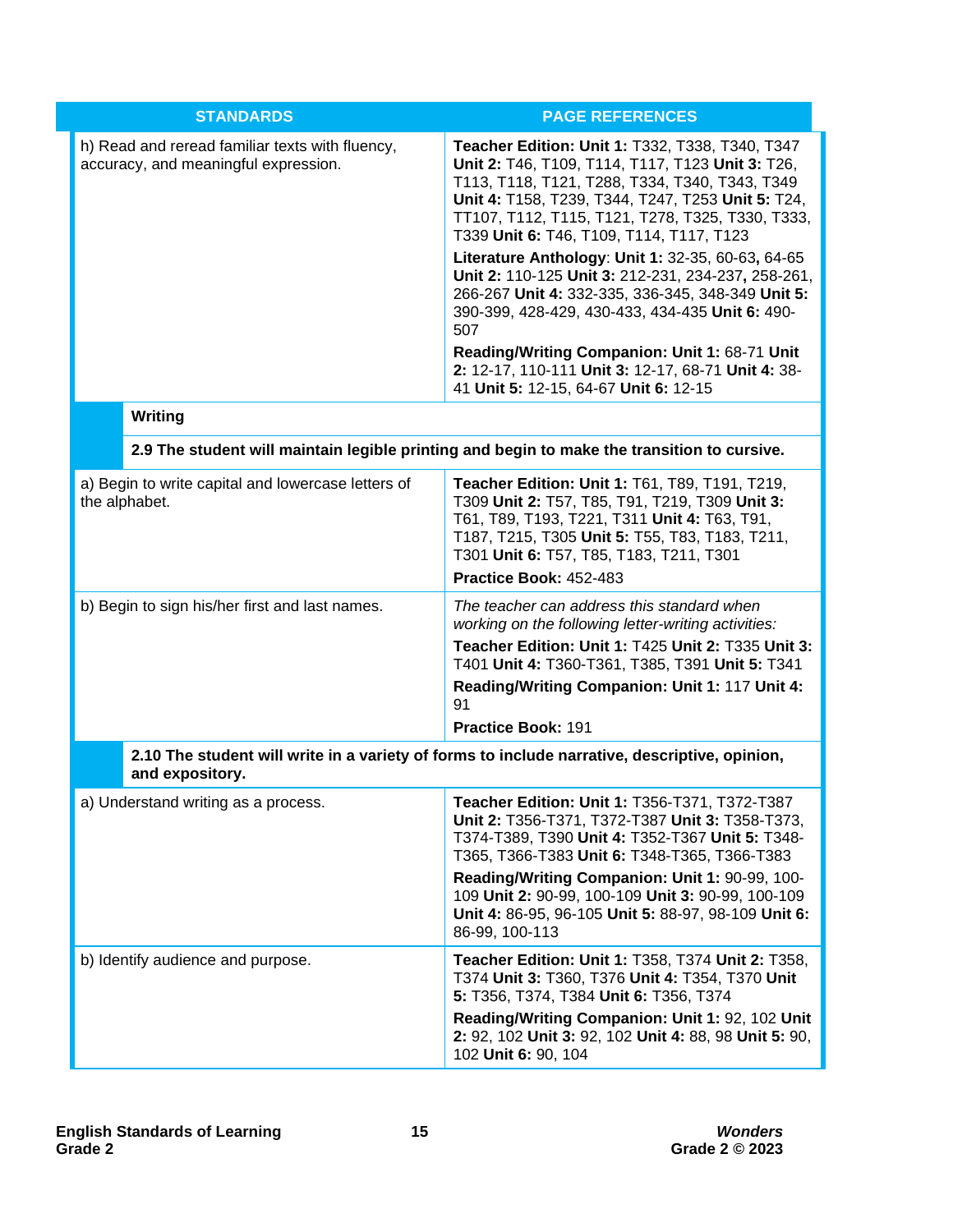| <b>STANDARDS</b>                                                    | <b>PAGE REFERENCES</b>                                                                                                                                                                                                                                                                                                                                                                                                                                                                                                                                                                                                                                                                       |
|---------------------------------------------------------------------|----------------------------------------------------------------------------------------------------------------------------------------------------------------------------------------------------------------------------------------------------------------------------------------------------------------------------------------------------------------------------------------------------------------------------------------------------------------------------------------------------------------------------------------------------------------------------------------------------------------------------------------------------------------------------------------------|
| c) Use prewriting strategies to generate ideas<br>before writing.   | Teacher's Edition: Unit 1: T358-T359, T360-T361,<br>T362-T363, T374-T375, T376-T377, T378-T379<br>Unit 2: T358-T359, T360-T361, T362-T363 Unit 3:<br>T360-T361, T362-T363, T364-T365, T376-T377,<br>T378-T379, T380-T381 Unit 4: T354-T355, T356-<br>T357, T358-T359, T370-T371, T372-T373, T374-<br>T375 Unit 5: T356-T357, T361-T362, T362-T363,<br>T374-T375, T378-T379, T380-T381 Unit 6: T356-<br>T357, T360-T361, T362-T363, T374-T375, T378-<br>T379, T380-T381<br>Reading/Writing Companion: Unit 1: 91-92, 93,<br>94, 101-102, 103, 104 Unit 2: 91-92, 93, 94 Unit 3:<br>91-92, 93, 94, 101-102, 103, 104 Unit 4: 87-88, 89,<br>90, 97-98, 99, 100 Unit 5: 90, 94-95, 96, 102, 106- |
| d) Use strategies for organization according to the                 | 107, 108 Unit 6: 90, 96-97, 98, 104, 110-111, 112<br>Teacher Edition: Unit 1: T335, T360-T361, T362,                                                                                                                                                                                                                                                                                                                                                                                                                                                                                                                                                                                         |
| type of writing.                                                    | T392 Unit 2: T362 Unit 3: T358, T362-T363, T364-<br>T365, T372, T380 Unit 4: T358-T359, T360-T361,<br>T374-T375, T389 Unit 5: T109, T360-T361, T387<br>Unit 6: T360-T360, T378-T379, T387                                                                                                                                                                                                                                                                                                                                                                                                                                                                                                    |
|                                                                     | Reading/Writing Companion: Unit 1: T93, 94 Unit<br>2: 94 Unit 3: 90, 93, 94, 98, 104 Unit 4: 90, 91, 100                                                                                                                                                                                                                                                                                                                                                                                                                                                                                                                                                                                     |
|                                                                     | Unit 5: 94-95 Unit 6: 96-97, 110-111                                                                                                                                                                                                                                                                                                                                                                                                                                                                                                                                                                                                                                                         |
| e) Organize writing to include a beginning, middle,<br>and end.     | Teacher Edition: Unit 1: T360-T361, T362-T363,<br>T364-T365, T419 Unit 2: 362-T363 Unit 3: T358,<br>T362-T363, T364, T365, T366-T367, T372, T374,<br>T383, T395 Unit 4: T358-T359, T386 Unit 5: T352-<br>T353, T362, T387, T428 Unit 6: T370-T371, T386-<br>T387                                                                                                                                                                                                                                                                                                                                                                                                                             |
|                                                                     | Reading/Writing Companion: Unit 1: 93, 94, 95<br>Unit 2: 94 Unit 3: 90, 93, 94, 95, 98, 100, 105 Unit<br>4: 90 Unit 5: 88-89 Unit 6: 102-103                                                                                                                                                                                                                                                                                                                                                                                                                                                                                                                                                 |
| f) Write facts about a subject to support a main<br>idea.           | Teacher Edition: Unit 1: T362-T363, T380-T381,<br>T392, T429 Unit 2: T356, T362, T364, T376-T377,<br>T378, T391 Unit 4: T354-T355, T356-T357, T358-<br>T359, T388 Unit 5: T350-T351, T360-T361, T362-<br>T363, T378-T379, T380-T381, T386 Unit 6: T42,<br>T360-T361, T362-T363, T378-T379, T385                                                                                                                                                                                                                                                                                                                                                                                              |
|                                                                     | Reading/Writing Companion: Unit 1: T94, 105,<br>124 Unit 2: 90, 95, 103, 104 Unit 4: 87, 88, 89 Unit<br>5: 87, 94-95, 96, 106-107, 108 Unit 6: 96-97, 98,<br>110-111                                                                                                                                                                                                                                                                                                                                                                                                                                                                                                                         |
| g) Write to express an opinion and provide a<br>reason for support. | Teacher Edition: Unit 1: T419 Unit 3: T129 Unit 4:<br>T345 Unit 5: T166-T167, T276-T277, T286-T287,<br>T348-T365, T366-T383, T386-T387                                                                                                                                                                                                                                                                                                                                                                                                                                                                                                                                                       |
|                                                                     | Reading/Writing Companion: Unit 5: 53, 74, 78,<br>88-97, 98-109 Unit 6: 27                                                                                                                                                                                                                                                                                                                                                                                                                                                                                                                                                                                                                   |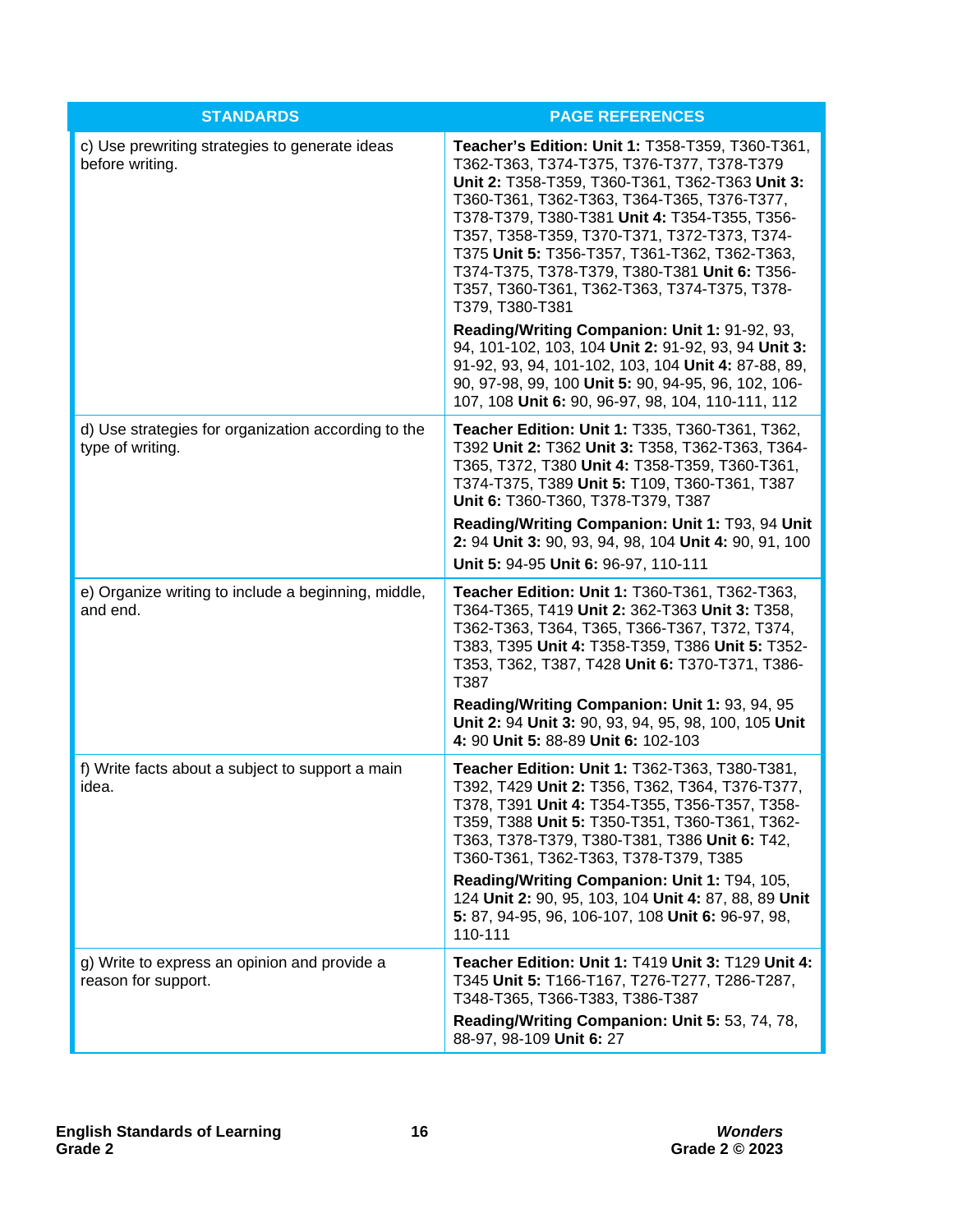| <b>STANDARDS</b>                                                                                      | <b>PAGE REFERENCES</b>                                                                                                                                                                                                                                                                                                                                                                                           |
|-------------------------------------------------------------------------------------------------------|------------------------------------------------------------------------------------------------------------------------------------------------------------------------------------------------------------------------------------------------------------------------------------------------------------------------------------------------------------------------------------------------------------------|
| h) Expand writing to include descriptive detail.                                                      | Teacher Edition: Unit 1: T362-T363, T380-T381,<br>T392, T429 Unit 2: T356, T376-T377 Unit 3: T366,<br>T393 Unit 4: T356-T357, T358-T359, T372-T373,<br>T376-T377, T378-T379, T387 Unit 5: T166-T167,<br>T276-T277, T286-T287, T350-T351, T360-T361,<br>T362-T363, T378-T379, T380-T381, T383, T386<br>Unit 6: T40-T41, T360-T361, T362-T363, T378-<br>T379, T385<br>Reading/Writing Companion: Unit 1: T94, 105, |
|                                                                                                       | 124 Unit 2: 90, 103 Unit 3: 95 Unit 4: 89, 90, 99,<br>101, 102 Unit 5: 53, 74, 78, 87, 94-95, 96, 106-107,<br>108 Unit 6: 27, T360-T361, T362-T363, T378-T379,<br>T385                                                                                                                                                                                                                                           |
| i) Revise writing for clarity.                                                                        | Teacher's Edition: Unit 1: T364-T365, T380-T381<br>Unit 2: 364-T365, T380-T381 Unit 3: T366-T367,<br>T382-T383 Unit 4: T360-T361, T376-T377 Unit 5:<br>T364-T365, T382-T383 Unit 6: T364-T365, T382-<br>T383<br>Reading/Writing Companion: Unit 1: 95, 105 Unit<br>2: 95, 105 Unit 3: 95, 105 Unit 4: 91, 101 Unit 5:                                                                                            |
|                                                                                                       | 97, 109 Unit 6: 99, 113                                                                                                                                                                                                                                                                                                                                                                                          |
| 2.11 The student will edit writing for capitalization, punctuation, spelling and Standard<br>English. |                                                                                                                                                                                                                                                                                                                                                                                                                  |
| a) Recognize and use complete sentences.                                                              | Teacher Edition: Unit 1: T48, T153, T246, T336,<br>T361, T398, T399, T400, T401 Unit 2; T17, T19,<br>T21, T29, T45, T112, T132, T149, T157, T246,<br>T267, T277, T299, T336, T371, T415 Unit 3: T116,<br>T152, T248, T279, T338 Unit 4: T6, T27, T51,<br>T118, T161, T242, T332, T359 Unit 5: T27, T409<br><b>Unit 6: T27</b>                                                                                    |
|                                                                                                       | <b>Reading/Writing Companion: Unit 2: 98</b><br>Practice Book: 39-42, 54-57                                                                                                                                                                                                                                                                                                                                      |
| b) Use and punctuate declarative, interrogative,<br>and exclamatory sentences.                        | Teacher's Edition: Unit 1: T25, T379, T385, T386-<br>T387, T391, T394-T395, T396-T397, T399, T402-<br>T403, T415 Unit 2: T368-T369, T384-T385 Unit 3:<br>T287, T371, T405 Unit 4: T360-T361, T398-T399<br>Unit 5: T383, T385 Unit 6: T383, T387                                                                                                                                                                  |
|                                                                                                       | Reading/Writing Companion: Unit 1: 24, 104,<br>107, 108-109 Unit 2: 97, 107 Unit 3: 78, 97 Unit 4:<br>91 Unit 5: 109 Unit 6: 113                                                                                                                                                                                                                                                                                 |
|                                                                                                       | Practice Book: 9-12, 24-27, 39-42, 69-72, 221,<br>294-297                                                                                                                                                                                                                                                                                                                                                        |
| c) Capitalize all proper nouns and the word I.                                                        | Teacher Edition: Unit 2: T398-T399, T401 Unit 3:<br>T370, T371 Unit 4: T23, T395 Unit 5: T23, T149,<br>T389, T393, T395 Unit 6: T277, T395                                                                                                                                                                                                                                                                       |
|                                                                                                       | Reading/Writing Companion: Unit 3: 97 Unit 4:<br>22 Unit 5: 22, 48 Unit 6: 74                                                                                                                                                                                                                                                                                                                                    |
|                                                                                                       | Practice Book: 114, 116, 117, 129-132, 266, 311,<br>341, 357, 431                                                                                                                                                                                                                                                                                                                                                |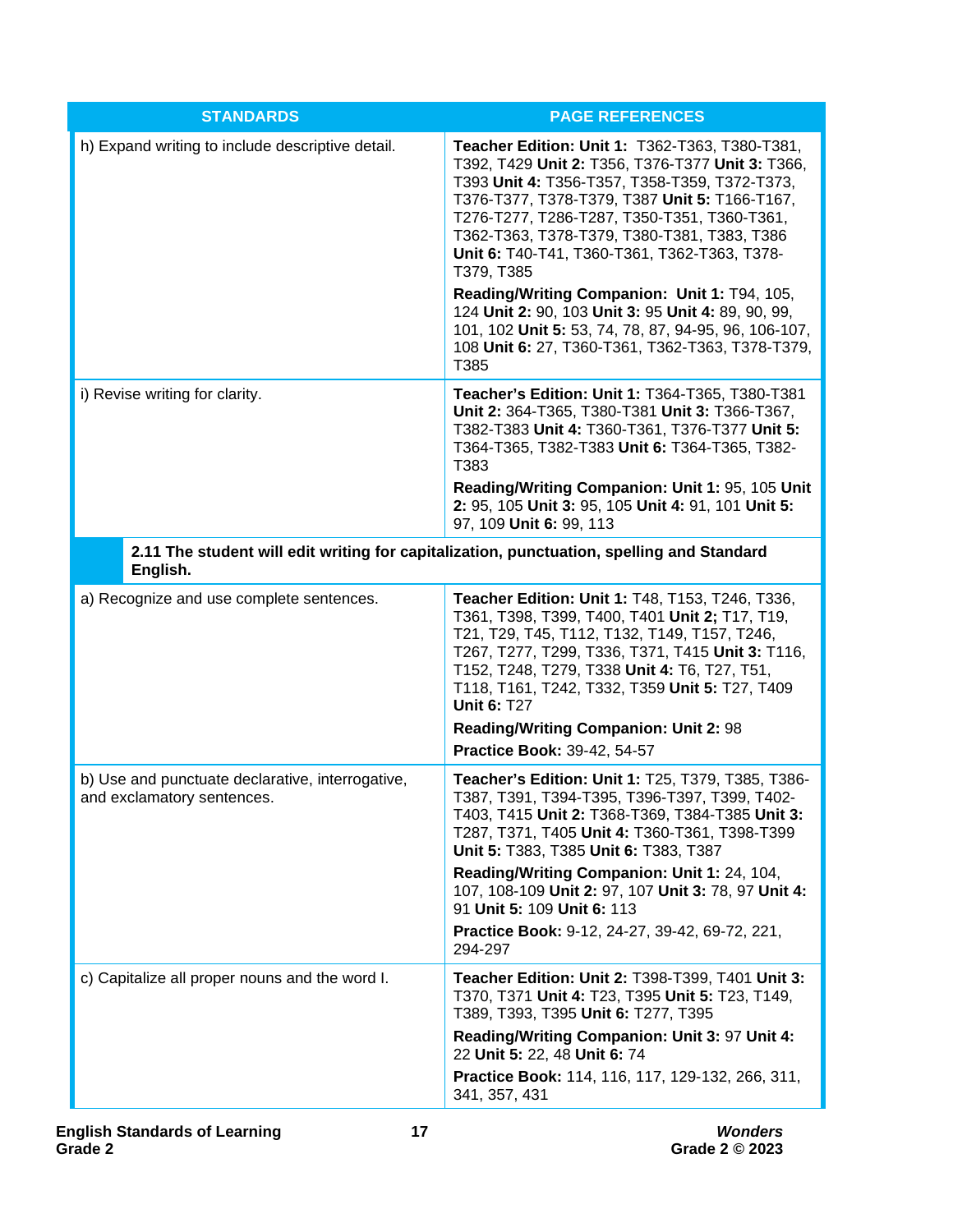| <b>STANDARDS</b>                                                                                           | <b>PAGE REFERENCES</b>                                                                                                                                                                                                                                                                                                                                                                                 |
|------------------------------------------------------------------------------------------------------------|--------------------------------------------------------------------------------------------------------------------------------------------------------------------------------------------------------------------------------------------------------------------------------------------------------------------------------------------------------------------------------------------------------|
| d) Use singular and plural nouns and pronouns.                                                             | Teacher Edition: Unit 2: T362, T369, T394, T396-<br>T397, T398, T400-T401, T402 Unit 3: T365 Unit 4:<br>T184, T192, T198 Unit 5: T52, T60, T66, T72,<br>T388-T389, T390-T391, T392, T394, T409 Unit 6:<br>T390, T393                                                                                                                                                                                   |
|                                                                                                            | Reading/Writing Companion: Unit 2: 97                                                                                                                                                                                                                                                                                                                                                                  |
|                                                                                                            | Practice Book: 84-87, 99-102, 114, 144, 145, 260,<br>305, 309, 310, 324, 325, 339, 340, 355, 399, 416                                                                                                                                                                                                                                                                                                  |
| e) Use apostrophes in contractions and<br>possessives.                                                     | Teacher's Edition: Unit 2: T384-T385, T402-T403<br>Unit 4: T397 Unit 5: T180, T194, T394, T396-T397<br>Unit 6: T23, T151, T393                                                                                                                                                                                                                                                                         |
|                                                                                                            | Reading/Writing Companion: Unit 2: 107 Unit 6:<br>T22, 48                                                                                                                                                                                                                                                                                                                                              |
|                                                                                                            | Practice Book: 144-148, 281, 369-372, 416                                                                                                                                                                                                                                                                                                                                                              |
| f) Use contractions and singular possessives.                                                              | Teacher's Edition: Unit 2: T384-T385, T402-T403<br>Unit 4: T397 Unit 5: T180, T194, T394, T396-T397<br>Unit 6: T23, T151, T393                                                                                                                                                                                                                                                                         |
|                                                                                                            | Reading/Writing Companion: Unit 2: 107 Unit 6:<br>T22, 48                                                                                                                                                                                                                                                                                                                                              |
|                                                                                                            | Practice Book: 144-148, 281, 369-372, 416                                                                                                                                                                                                                                                                                                                                                              |
| g) Use knowledge of simple abbreviations.                                                                  | Teacher Edition: Unit 2: T397 Unit 3: T403 Unit 4:<br>T212, T220, T226, T235 Unit 6: T389                                                                                                                                                                                                                                                                                                              |
|                                                                                                            | Practice Book: 101, 206, 275, 386                                                                                                                                                                                                                                                                                                                                                                      |
| h) Use correct spelling for commonly used sight<br>words, including compound words and regular<br>plurals. | Teacher Edition: Unit 1: T368, T384, T404, T406,<br>T408, T410, T412 Unit 2: T362, T368, T384, T396,<br>T404, T406, T408, T410, T412 Unit 3: T45, T141,<br>T142, T146, T243, T244, T249, T252, T256, T258,<br>T262, T370, T386, T406, T408, T410, T412, T414<br>Unit 4: T269, T364, T380, T400, T402, T404, T406,<br>T408 Unit 5: T398, T400, T402, T404, T406 Unit 6:<br>T398, T400, T402, T404, T406 |
|                                                                                                            | Reading/Writing Companion: Unit 1: 97, 107 Unit<br>2: 97, 107 Unit 3: 42, 47, 97, 107 Unit 4: 93, 103                                                                                                                                                                                                                                                                                                  |
|                                                                                                            | <b>Practice Book:</b> 7, 8, 22, 23, 37, 38, 52, 53, 67, 68,<br>82, 83, 97, 98, 99, 100, 112, 113, 127, 128, 142,<br>157, 158, 162, 172, 173, 187, 188, 202, 203, 217,<br>218, 232, 247, 262, 277, 292, 307, 322, 337, 352,<br>367, 382, 397, 398, 412, 413, 427, 428, 442, 443                                                                                                                         |
| i) Use commas in salutation and closing of a letter.                                                       | Teacher Edition: Unit 3: T401 Unit 4: T360-T361,<br>T391                                                                                                                                                                                                                                                                                                                                               |
|                                                                                                            | Reading/Writing Companion: Unit 4: 91                                                                                                                                                                                                                                                                                                                                                                  |
|                                                                                                            | Practice Book: 191                                                                                                                                                                                                                                                                                                                                                                                     |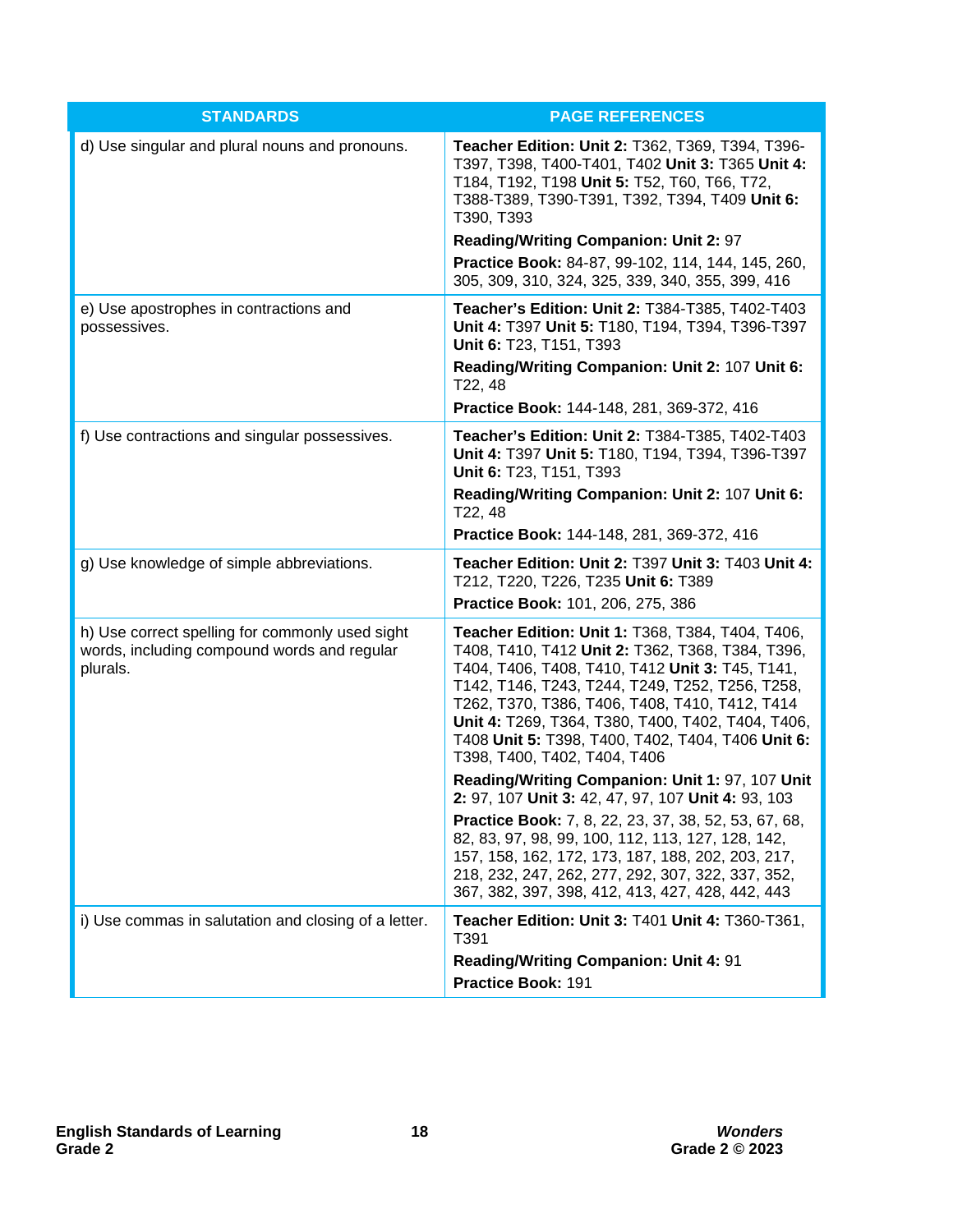|  | <b>STANDARDS</b>                                                            | <b>PAGE REFERENCES</b>                                                                                                                                                                                                                                                                                              |
|--|-----------------------------------------------------------------------------|---------------------------------------------------------------------------------------------------------------------------------------------------------------------------------------------------------------------------------------------------------------------------------------------------------------------|
|  | j) Use past and present verbs.                                              | Teacher Edition: Unit 3: T25, T157, T365, T386-<br>T387, T398, T392, T398-T399, T400-T401, T403,<br>T404 Unit 4: T390-T391, T392-T393, T394-T395                                                                                                                                                                    |
|  |                                                                             | Reading/Writing Companion: Unit 3: 24, 52, 107<br>Practice Book: 189, 190, 220, 235, 249-252                                                                                                                                                                                                                        |
|  | k) Use adjectives correctly.                                                | Teacher Edition: Unit 6: T208, T222, T231, T388-<br>T389, T391, T392-T393                                                                                                                                                                                                                                           |
|  |                                                                             | Practice Book: 384, 385, 399-402, 414-417                                                                                                                                                                                                                                                                           |
|  | <b>Research</b>                                                             |                                                                                                                                                                                                                                                                                                                     |
|  | and answer questions to complete a research product.                        | 2.12 The student will conduct research by using available resources to gather information                                                                                                                                                                                                                           |
|  | a) Generate topics of interest.                                             | Teacher Edition: Unit 1: T28, T160, T288 Unit 2:<br>T28, T156, T288, T358-T359 Unit 3: T28-T29,<br>T160-T161, T290-T291 Unit 4: T26-T27, T160,<br>T284 Unit 5: T26, T152, T280 Unit 6: T26, T154,<br>T280                                                                                                           |
|  |                                                                             | Reading/Writing Companion: Unit 1: 25, 53, 79<br>Unit 2: 25, 53, 79, 91-92 Unit 3: 29, 53, 79 Unit 4:<br>23, 49, 75 Unit 5: 26, 49, 75 Unit 6: 23, 49, 75                                                                                                                                                           |
|  | b) Generate questions to gather information.                                | Teacher Edition: Unit 1: T28, T160-T161, T288-<br>T289 Unit 2: T28, T156-T157, T288-T289, T360-<br>T361 Unit 3: T28, T160, T290 Unit 4: T26, T160-<br>T161, T284 Unit 5: T26, T152-T153, T280 Unit 6:<br>T26, T154, T280-281                                                                                        |
|  |                                                                             | Reading/Writing Companion: Unit 1: 25, 53, 79<br>Unit 2: 25, 53, 79, 93 Unit 3: 29, 53, 79 Unit 4: 23,<br>49, 75 Unit 5: 26, 49, 75 Unit 6: 23, 49, 75                                                                                                                                                              |
|  | c) Identify pictures, texts, people, or media as<br>sources of information. | Teacher Edition: Unit 1: T28, T160, T288 Unit 2:<br>T28, T156, T288, T360-T361 Unit 3: T28, T160,<br>T290 Unit 4: T26-T27, T160, T284, T415 Unit 5:<br>T26, T152, T280-T281 Unit 6: T26, T154-T155,<br>T280                                                                                                         |
|  |                                                                             | Reading/Writing Companion: Unit 1: 25, 53, 79<br>Unit 2: 25, 53, 79, 93 Unit 3: 29, 53, 79 Unit 4: 23,<br>49, 75 Unit 5: 26, 49, 75 Unit 6: 23, 49, 75                                                                                                                                                              |
|  | d) Find information from provided sources.                                  | Teacher Edition: Unit 1: T28-T29, T127, T160,<br>T257, T288, T376, T429 Unit 2: T28, T123, T156,<br>T288, T347, T360-T361, T429 Unit 3: T28, T127,<br>T160, T290, T431 Unit 4: T26, T160, T284, T415<br>Unit 5: T26, T152, T279, T280, T350, T352 Unit 6:<br>T26, T154, T278, T279, T280, T352, T354, T357,<br>T421 |
|  |                                                                             | Reading/Writing Companion: Unit 1: 25, 53, 79<br>Unit 2: 25, 53, 79, 93 Unit 3: 29, 53, 79 Unit 4: 23,<br>49, 75 Unit 5: 26, 49, 75 Unit 6: 23, 49, 75                                                                                                                                                              |